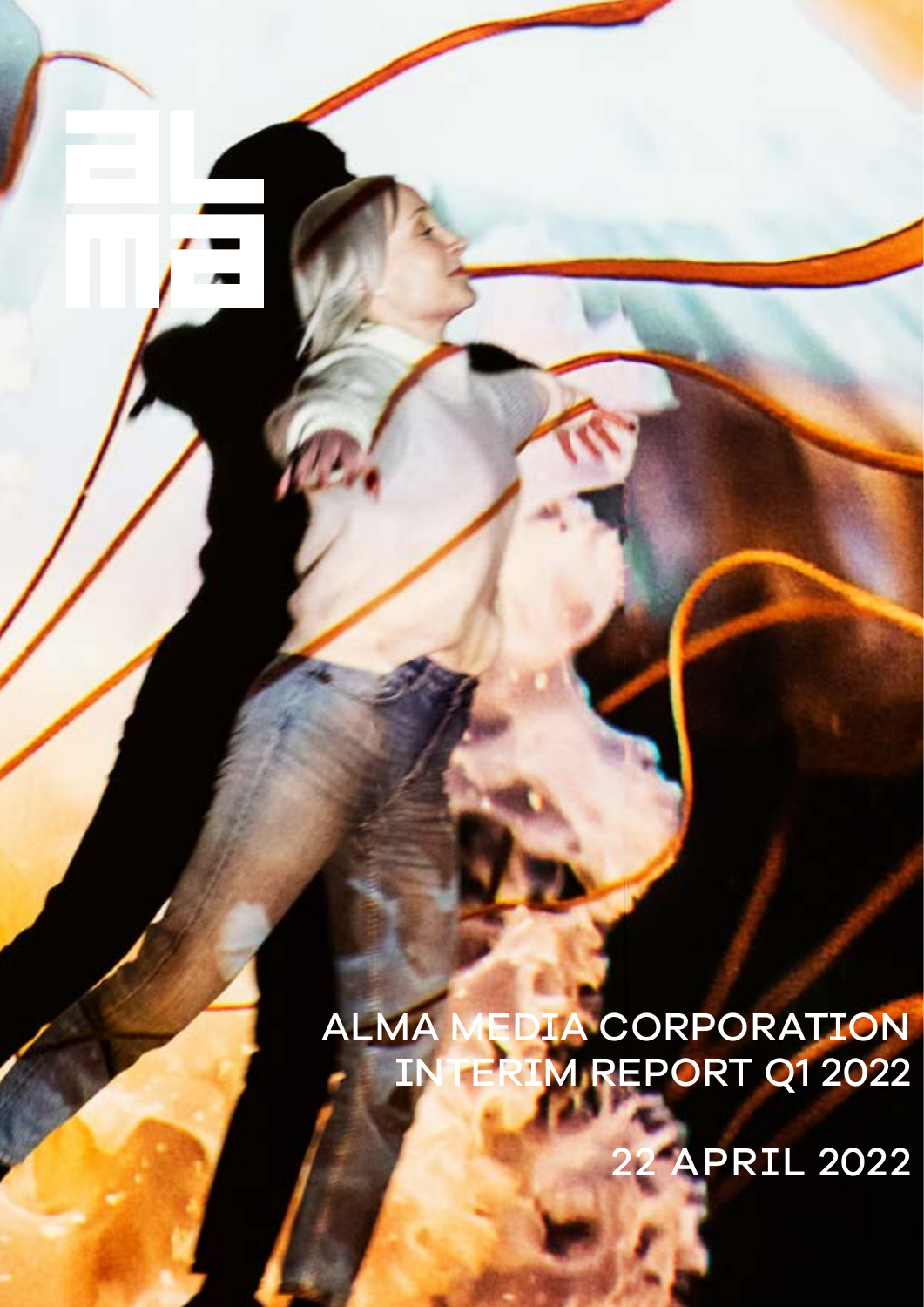## **Alma Media's Interim Report January–March 2022: Revenue and operating profit increased significantly by strong organic growth and acquisitions**

## **Financial performance January–March 2022:**

- Revenue MEUR 76.2 (58.1), up 31.3%.
- The share of revenue represented by digital business was 79.9% (74.1%)
- Adjusted operating profit MEUR 19.6 (11.1), up 77.4%.
- Operating profit MEUR 19.8 (10.8), up 83.2%.
- Earnings per share EUR 0.19 (0.09).
- Alma Career: A record-breaking quarter in all business areas and operating countries in spite of the crisis in Ukraine.
- Alma Consumer: Revenue and operating profit were increased by acquisitions and strong organic revenue growth of 11%, especially in digital media.
- Alma Talent: Revenue grew in the media business as well as the service business, boosted by strong demand for digital products.
- Equity ratio 33.0% and gearing 102.4%.

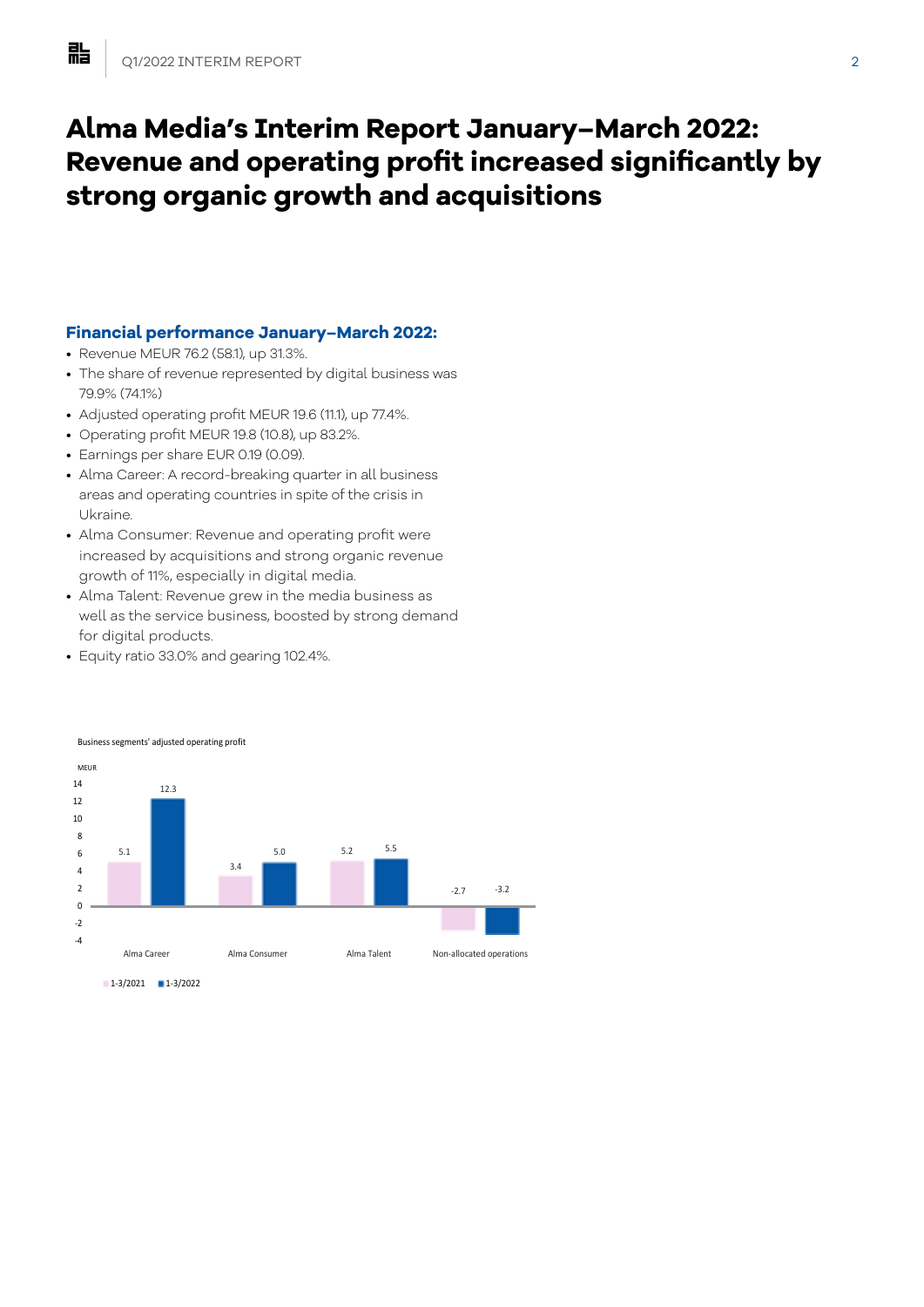#### **The operating environment in 2022 and the impacts of the crisis in Ukraine**

The economic growth outlook in Europe was strong at the beginning of the year, but the crisis in Ukraine made the outlook more negative at the end of February. The European economy will be adversely affected by the sanctions against Russia and the related counter-sanctions. The supply shock caused by the war has further accelerated inflation. Market interest rates in Europe have also risen.

The national economies of Finland and Alma Media's other operating countries are still expected to grow this year, but the period of rapid growth is expected to have levelled off. In addition to the war, the global COVID-19 pandemic and the variants of the virus still affect the overall economic situation and continue to create increased uncertainty regarding economic development in 2022.

The overall economic situation in our operating countries still appears to be moderate in spite of the uncertainty caused by the pandemic, the war, rising inflation and production costs, the threat of stagflation and the shortage of labour.

The demand for digital advertising, media and services is expected to continue to grow. The digitalisation of services and the ecosystems they create is expected to accelerate, and sales and purchases will continue to move to digital marketplaces. E-commerce is expected to accelerate, also with regard to larger goods. Data, analytics, machine learning and automation will become increasingly important, which calls for growing investments in technology.

#### **Outlook for 2022**

In 2022, Alma Media expects its full-year revenue and adjusted operating profit to increase from the 2021 level. The full-year revenue for 2021 was MEUR 275.4 and the adjusted operating profit was MEUR 61.1.

#### **Market situation in the main markets**

Media advertising in Finland continued to grow in the first quarter. According to Kantar TNS, the advertising volume in January - February 2022 increased by 8.5% compared to last year. Advertising in print newspapers rose 2.2%, but declined 14.3% in print magazines. Advertising increased in other media categories. Job advertising increased by 17.9% year-on-year, brand advertising by 4.8%, retail advertising by 13.0% and classified advertising by 19.8% compared to year ago.

In terms of volume, the total market for afternoon papers in Finland declined by 7% (-15%) in the first quarter of 2022.

In addition to Finland, Alma Media's main markets are the Czech Republic and Slovakia in Eastern Central Europe. The European Commission published its latest GDP forecasts in February 2022, before Russia's attack on Ukraine. According to this forecast, Finnish GDP growth (3.5% in 2021) will slow down to 3.0%, the Czech GDP will grow by 4.4% and Slovakia's GDP will grow by 5.0% this year. However, there are significant uncertainties in these GDP forecasts and it is likely that the projections described above will clearly be lowered later this year.

On 13 April 2022, the Finnish Ministry of Finance predicted that the unemployment rate in Finland will be 7.2% this year. In February 2022, the Slovakian Ministry of Labour estimated that the country's unemployment rate was 6.9%. In March, the Czech Ministry of Labour and Social Affairs estimated that the national unemployment rate was 3.4%.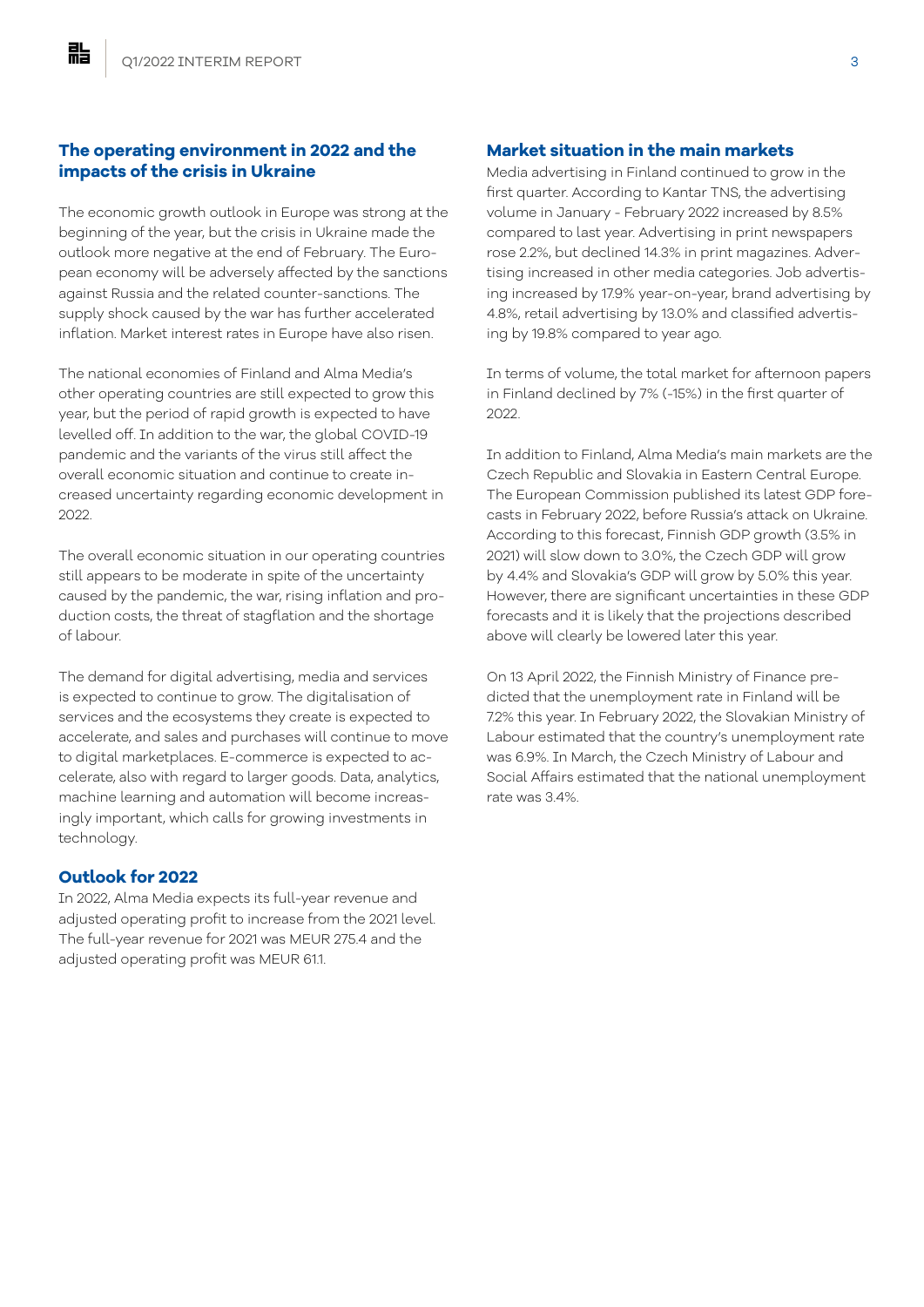#### **CEO's review: Strong growth in an exceptional operating environment**

Russia's attack on Ukraine shocked Europe. However, the economic impacts of the war on Alma Media's operations have been minor thus far, and the company's businesses achieved strong development in the first quarter of the year. Revenue grew by 31.1% to MEUR 76.2. Adjusted operating profit grew at a record rate of 77.4%, reaching MEUR 19.6.

The Alma Career segment had an excellent quarter. The continued strong demand for recruitment services increased revenue by 65.0% to MEUR 26.7. Adjusted operating profit grew by 140.5% to MEUR 12.3, representing 46.0% of revenue. The demand for recruitment services increased in all of our operating countries, and the positive development of added-value services related to recruitment – such as system solutions and employer branding related – continued. While COVID-19 infection numbers remained high due to the Omicron variant, the public authorities moved to quickly lift restrictions in all of our operating countries. The brisk activity in the recruitment market is believed to stem from the strong recovery of labour demand from the COVID-19 crisis, which increases the need for recruitment advertising and accelerates competition for labour. As our customer invoicing was again at a strong level, we expect growth to continue in the second quarter. The potential negative impacts of the crisis in Ukraine on the segment's business operations are not expected to materialise until the second half of the year at the earliest.

Strong growth was seen in all businesses in the Alma Consumer segment. Revenue grew by 41.5% to MEUR 24.8. Organic revenue growth was 11.1%. Adjusted operating profit grew by 47.4% to MEUR 5.0, representing 20.4% of revenue. The share of revenue represented by digital business rose to 82.9%. Revenue from media and media-related services increased by 22.1%. Russia's attack on Ukraine increased the consumption of news media, which had a positive impact on Iltalehti. The demand for the paid Iltalehti Plus service developed favourably throughout the quarter. The benefits of the integration of Nettix and synergies between our Finnish media and marketplaces are also becoming increasingly apparent. In the second quarter, the increase in consumer uncertainty caused by the war in Ukraine may be reflected particularly in housing and automotive marketplaces and related advertising.

The Alma Talent segment's revenue increased by 3% to MEUR 25.2. The segment's strong digital transformation continued, with the share of digital business rising to 56.4% of revenue. Adjusted operating profit grew by 5.2% to MEUR 5.5, representing 21.7% of revenue. Alma Talent Media's revenue increased by 4.8% to MEUR 13.4, and Alma Talent Services' revenue increased by 3.6% to MEUR 8.7.

Talent Media's content revenue grew by 1.1%, as the increase in digital content revenue exceeded the decline in print media revenue. The war in Ukraine tempered the growth of the transaction volume for housing and other properties as well as new IPOs. At the same time, the war increased online traffic for the segment's media. The digital housing transaction service continued to grow in popularity, and Talent's positive performance was also attributable to digital business information and law services. Finland's leading HR industry event, HRx, was organised very successfully at the end of March. The event brought a large number of HR professionals physically together to enjoy networking activities and discussions and to be inspired by leaders in the field.

Our financial position strengthened as planned in the first quarter thanks to our excellent profit performance and strong cash flow. Our gearing at the end of the quarter stood at 102.3%, compared to 160.0% at the end of the Q2 2021 after significant acquisitions that had an impact on our financial position. Our equity ratio increased from 29.4% to 33.0% over the same period.

The war in Ukraine will have an impact on economic growth also in Alma Media's operating countries. While our company has no business activities or assets in Ukraine or Russia, we will not be unaffected by the indirect economic impacts of the war. While the estimates of economic development naturally involve uncertainty, it is likely that the war will weaken economic growth and simultaneously accelerate inflation in Alma Media's operating countries during the remainder of the year. Emotionally, we have been hit hard by the tragedy in Ukraine. We have supported refugees through aid organisations and offered free advertising space to the organisations. We have also supported Ukrainians in finding work by developing a job portal Workania. eu for Ukranians entering the Alma Career countries. Service helps Ukrainian refugees find work in their own language, and the service currently has over 7000 jobs available to Ukrainians.

The crisis in Ukraine and the still fluctuating epidemiological situation underscore the importance of agility, strategic flexibility and resilience for a company. To operate in volatile and uncertain conditions, we need to have a strategy that is clear, well-communicated and capable of being implemented. It is also important for us to have a strong operational capacity as well as adaptability, flexibility and a willingness to work towards shared goals. As the COVID-19 pandemic has shown, Alma Media employees have the ability to quickly adapt to difficult circumstances and maintain excellent business performance even in weak economic environment. In spite of the geopolitical gloom, we look forward to the post-crisis period with optimism.

### Kai Telanne

President and CEO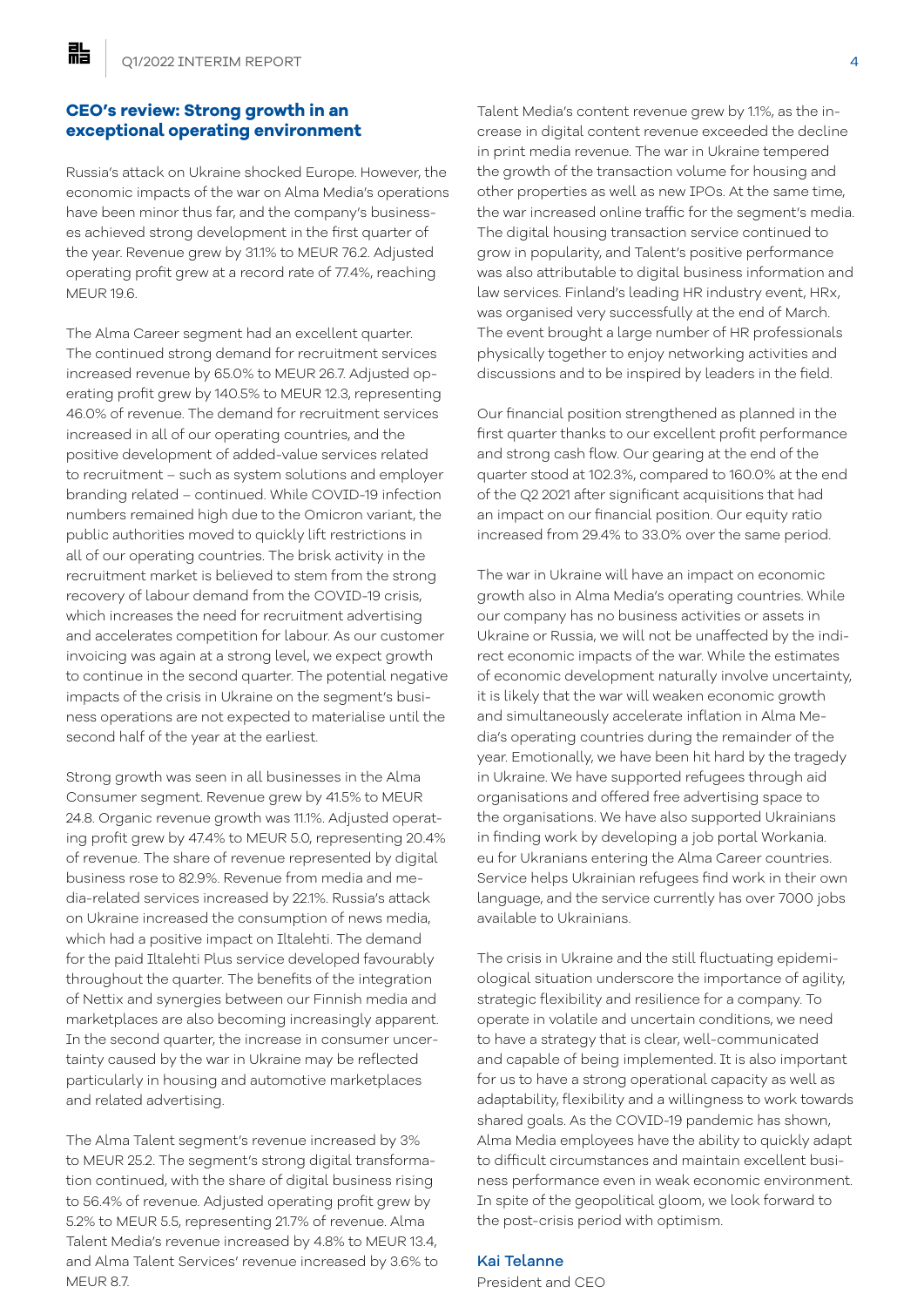## **Strategy implementation during the review period**

Alma Media has undergone a significant transformation over the course of a few years as the Group has divested its regional media and printing business and invested in the digital marketplaces business.

The Group's long-term financial targets, which have been approved by the Board of Directors, are related to business growth, profitability and solvency. The targets are based on our view of changes in the operating environment, the competitive landscape and the progress of the transformation strategy.

The long-term financial targets are as follows:

– Growth: annual revenue growth in excess of 5%

– Profitability: Adjusted operating profit margin in excess of 25%

– Solvency target: net debt/EBITDA less than 2.5

The foundation of Alma Media's strategy is built on the digital transformation of the core business, growth in digital business and internationalisation.

Alma Media has identified four strategic focus areas with respect to the development of its existing businesses: 1) audience acquisition, engagement and monetisation, 2) the development of marketing solutions, 3) cooperation to achieve economies of scale, and 4) the commercialisation of data.

In addition to organic growth, Alma Media actively seeks new business opportunities through acquisitions. The Group is growing and diversifying its product portfolio by expanding from media to marketplaces business and digital services. The Group's approach to acquisitions is to find targets that represent a good fit with Alma Media's strategy and can be effectively integrated into the Group. For example, the synergies between Alma Media's Finnish marketplaces and Nettix, which was acquired in spring 2021, are already clearly apparent.

The Group will continue the internationalisation of the recruitment business, focusing on Eastern Europe and the Balkans. Internally, the Group also looks to strengthen international cooperation and the identification and refinement of best practices. For example, the Career United project in the Career segment actively seeks to deepen cooperation, effectively identify best practices and expand their use in different operating countries.

The COVID-19 pandemic has accelerated the ongoing digitalisation process and increased the demand for related services and solutions.

The change presents new digital business opportunities in areas such as the subscription business, housing and property transactions, online professional training and online buying.

One key element of the Group's strategy is the continued expansion from content generation and advertising in media and marketplaces towards new digital products and services that address customer needs and cover the entire value chain, ranging from sales systems to transactions. At the same time, the company will establish partnerships to participate in broad and seamless digital service ecosystems in the recruitment, housing and automotive verticals, for example.

The competitive situation in Alma Media's operating environment is expected to intensify further during the strategy period 2022–2024. The international platform giants have strengthened their position in several sectors, such as advertising and the marketplaces business. Local competition is also expected to increase in Alma Media's operating countries. The impact of smaller niche operators that focus on narrow fields and disrupt existing business models is already apparent in several markets.

The demand for digital media and digital services is expected to continue to grow. The digitalisation of services and the ecosystems they create is expected to accelerate in the next few years, and sales and purchases will continue to move to digital marketplaces. E-commerce is also expected to accelerate with regard to larger consumer goods; for example, in the automotive and housing markets. Data, analytics, machine learning and automation will become increasingly important, which calls for increasing investments in technology.

As regards the economy and society, we are looking forward to increased interest in economic structures and long-term challenges in Europe. We expect labour markets to continue to perform well during the strategy period and we also expect intensifying competition for labour – and accelerating wage inflation – in at least some of our operating countries.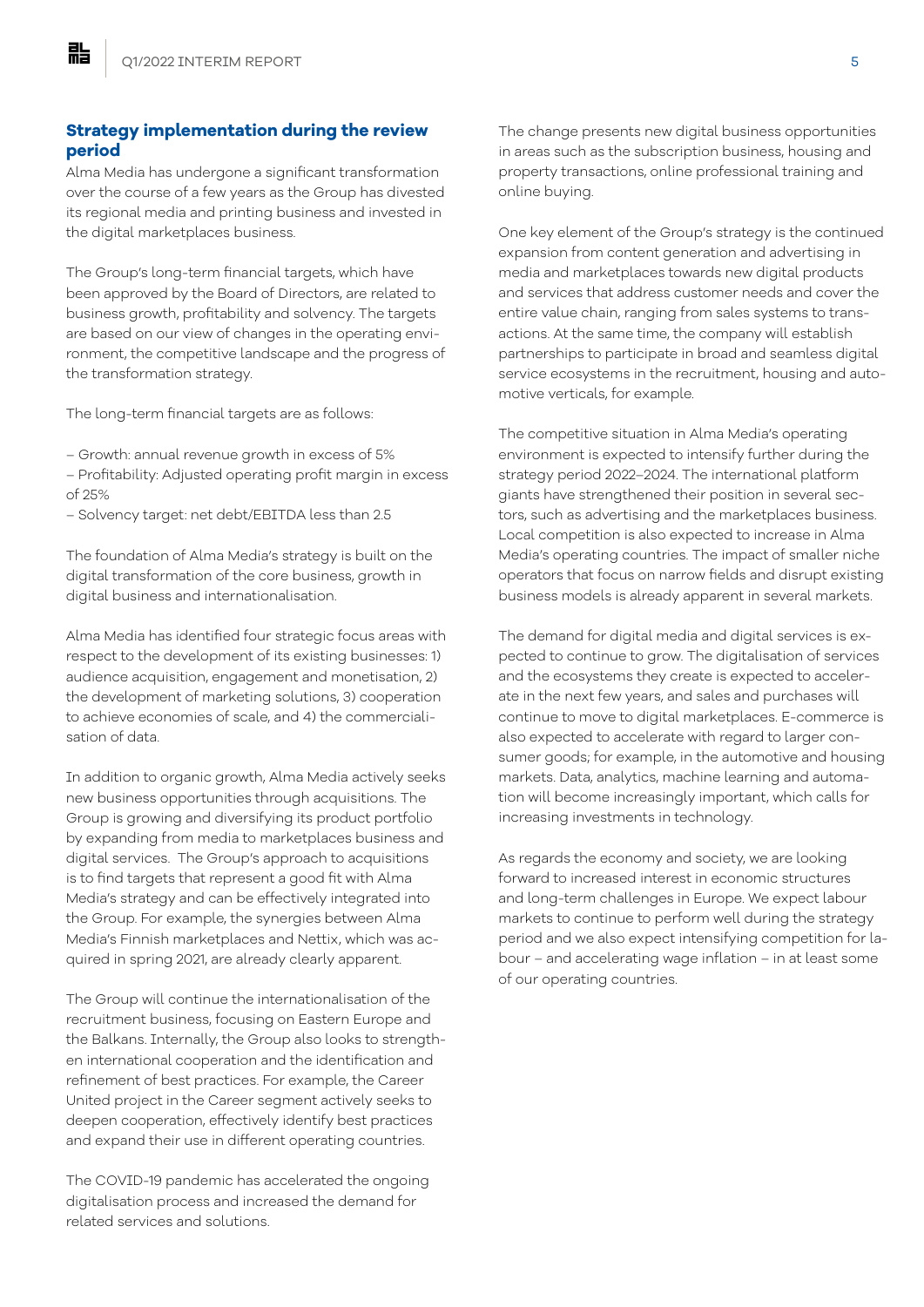#### Revenue growth



#### Adjusted operating profit margin



#### Net Debt / EBITDA ratio\*



Target-level, maximum ċ

\* Adjusted EBITDA, rolling 12 months.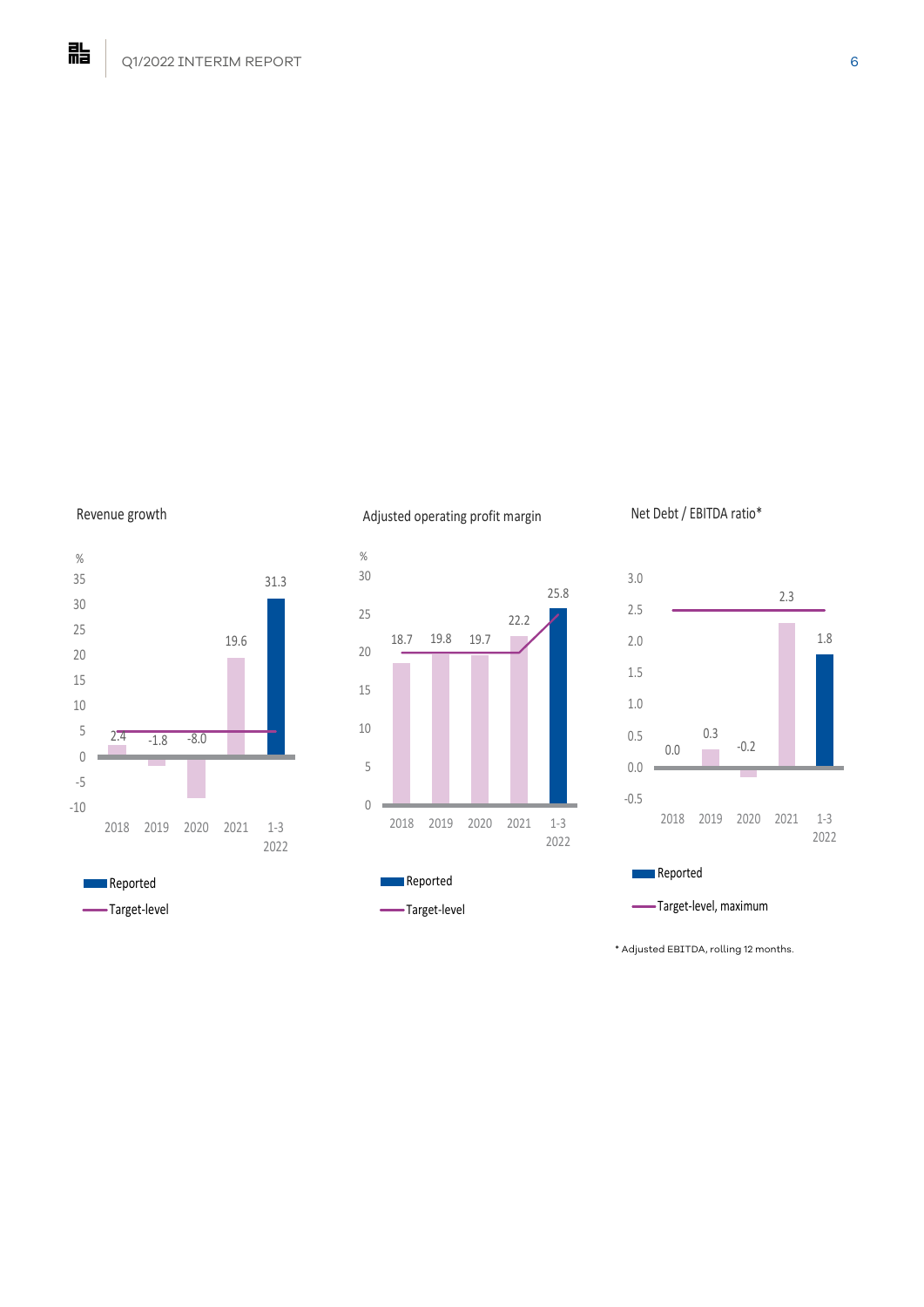#### **Sustainability**

融

As a media company, Alma Media plays a central role in building an increasingly sustainable society. The Group's media and services play important roles in mitigating climate change and changing the way society operates with regard to supporting equality, diversity and social engagement in working life, for example. The Group's digital services enable consumers to make lower-emission and more energy-efficient choices when buying a home or a car, for instance. Alma Media aims to combine sustainability, strategic competitive advantage and creating new business based on corporate responsibility. The Group takes a responsible approach to the development of new products and services and aims to prevent all serious data security breaches.

Alma Media updated its sustainability programme in autumn 2021. Starting from 2022, sustainability targets are incorporated into the employees' incentive criteria. Alma Media's most significant risks and opportunities are related to responsible journalism and marketing in the media business, and data security and data protection in digital services.

The key drivers of success in the media business include trust in media and enabling pluralistic discussion in society while also providing a secure and high-quality media environment.

Alma Media is committed to science-based climate targets and seeks to minimise the greenhouse gas emissions arising from its own operations and to engage the supply chain to its climate targets. The Group wants to be a media sector leader in the transition to a carbon-neutral future.

Alma Media aims to provide a high-quality employee experience and to allow employees to maintain a healthy work–life balance. The Group continuously develops the competence of its employees and their opportunities for personal growth.

Alma Media's sustainability efforts include sustainability actions both large and small, and that the Group's employees act sustainably in their day-today work. The Group's sustainability efforts are also characterised by helping society by leveraging Alma Media's core competencies. For example, job seeking for Ukrainians in new circumstances is facilitated by the development of Workania, a shared application between the Alma Career countries that makes it faster for displaced Ukrainians to find work. The service was launched after the war in Ukraine broke out, and it quickly grew to have thousands of job listings for Ukrainians.

Alma Media does not condone corruption, bribery or human rights violations in its business activities. Employees and suppliers are required to commit to Alma Media's Code of Conduct.

| Environmental responsibility:                                                                                                                             | Social responsibility                                                                                                                                                          | Good governance                                                                                                 |
|-----------------------------------------------------------------------------------------------------------------------------------------------------------|--------------------------------------------------------------------------------------------------------------------------------------------------------------------------------|-----------------------------------------------------------------------------------------------------------------|
| • Minimising CO2 emissions                                                                                                                                | · Responsible media, journalism and marketing                                                                                                                                  | • Preventing corruption, bribery and human<br>rights violations                                                 |
|                                                                                                                                                           | · Employee commitment and a high-quality<br>employee experience                                                                                                                | • Preventing serious data security breaches                                                                     |
| TARGET 2030: Reduction of greenhouse gas<br>emissions from own operations by 46% and<br>those arising from the subcontracting chain by<br>14%             | TARGET 2022: Condemnatory decisions issued<br>to media by the Council for Mass Media < 5                                                                                       | TARGET 2022: 100% of Alma Media employees<br>have taken the Code of Conduct course                              |
| TARGET 2022: Annual reduction of greenhouse<br>gas emissions from own operations by 4.3% and<br>those arising from the subcontracting chain by<br>$1.2\%$ | TARGET 2022: The Group does not publish any<br>advertisements that violate the quidelines of<br>good marketing practices published by the<br>International Chamber of Commerce | TARGET 2022: 50% of key subcontractors<br>have committed themselves to observing the<br>Group's Code of Conduct |
|                                                                                                                                                           | TARGET 2022: Quality of Working Life index<br>(QWL) over 83%                                                                                                                   | CONTINUOUS OBJECTIVE: No serious data se-<br>curity breaches in the Group's services                            |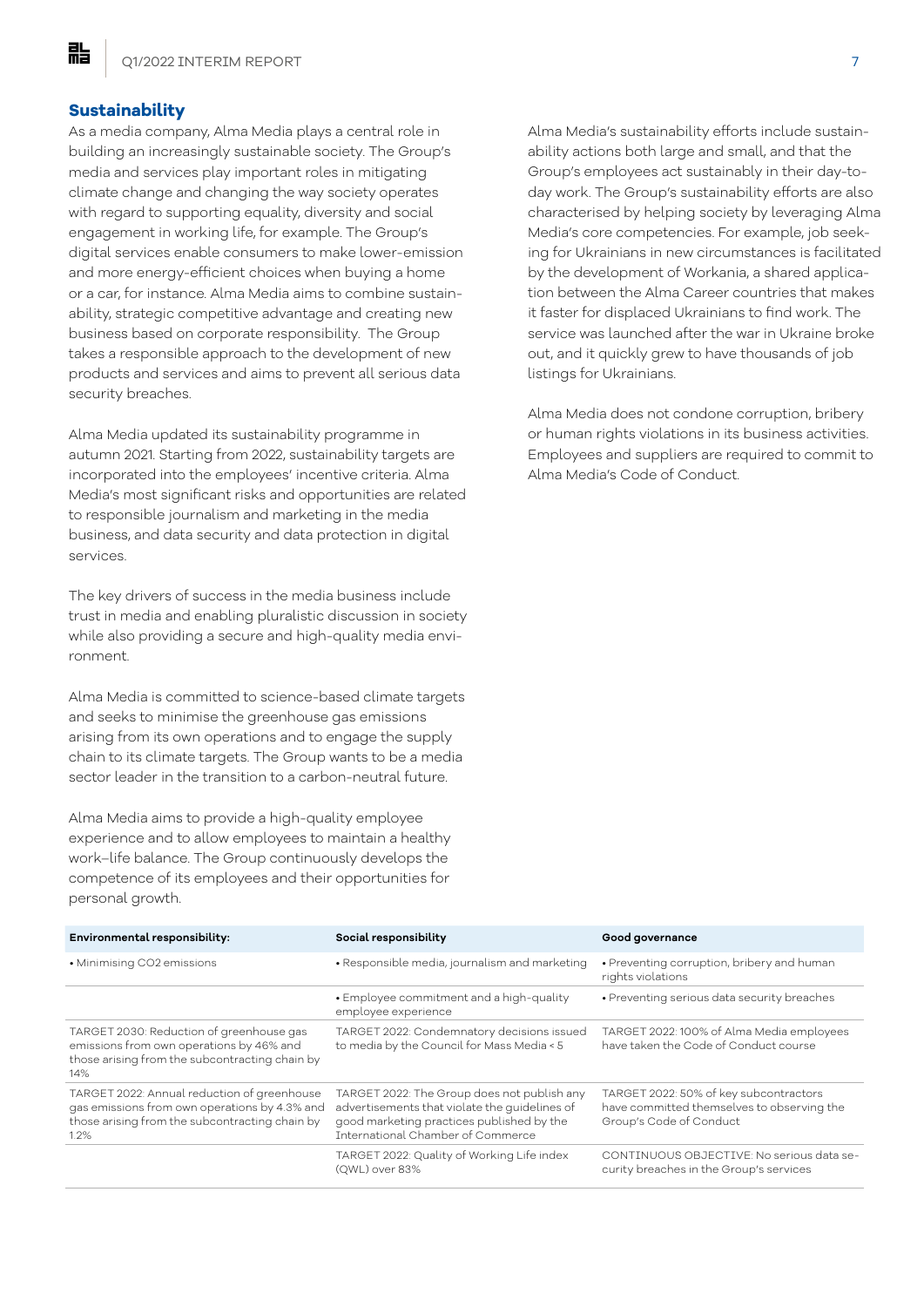## **Key figures** Income statement

點

|                                | 2022  | 2021  | Change | 2021    |
|--------------------------------|-------|-------|--------|---------|
| <b>MEUR</b>                    | Q1    | Q1    | %      | $Q1-Q4$ |
| Revenue                        | 76.2  | 58.1  | 31.3   | 275.4   |
| Marketplaces                   | 35.0  | 21.9  | 59.6   | 116.4   |
| Media                          | 26.2  | 22.8  | 14.9   | 101.9   |
| - of which digital             | 60.1% | 54.8% |        | 56.9%   |
| Service revenue                | 15.0  | 13.3  | 12.6   | 57.1    |
| - of which digital             | 67.3% | 64.7% |        | 65.7%   |
| Digital business revenue       | 60.9  | 43.1  | 41.4   | 212.1   |
| Digital business, % of revenue | 79.9% | 74.1% |        | 77.0%   |
| Adjusted total expenses        | 56.7  | 47.9  | 18.3   | 215.6   |
| Adjusted EBITDA                | 24.0  | 14.6  | 64.5   | 77.8    |
| <b>FBITDA</b>                  | 24.1  | 14.3  | 68.7   | 73.5    |
| Adjusted operating profit      | 19.6  | 11.1  | 77.4   | 61.1    |
| % of revenue                   | 25.8  | 19.1  |        | 22.2    |
| Operating profit (loss)        | 19.8  | 10.8  | 83.2   | 56.8    |
| % of revenue                   | 26.0  | 18.6  |        | 20.6    |
| Profit for the period          | 16.0  | 8.1   | 97.1   | 44.3    |

## Balance

|                                  | 2022  | 2021  | Change  | 2021    |
|----------------------------------|-------|-------|---------|---------|
| <b>MEUR</b>                      | Q1    | Q1    | %       | $Q1-Q4$ |
| Assets                           | 512.3 | 344.4 | 48.8    | 518.4   |
| Net debt                         | 156.6 | 39.4  | 296.9   | 181.8   |
| Interest-bearing liabilities     | 201.6 | 91.7  | 119.8   | 233.7   |
| Non-interest-bearing liabilities | 157.7 | 124.4 | 26.8    | 118.2   |
| Capital expenditure              | 1.4   | 64.1  | $-97.8$ | 247.1   |
| Equity ratio %                   | 33.0  | 40.5  | $-18.5$ | 34.7    |
| Gearing %                        | 102.4 | 31.2  | 228.1   | 109.2   |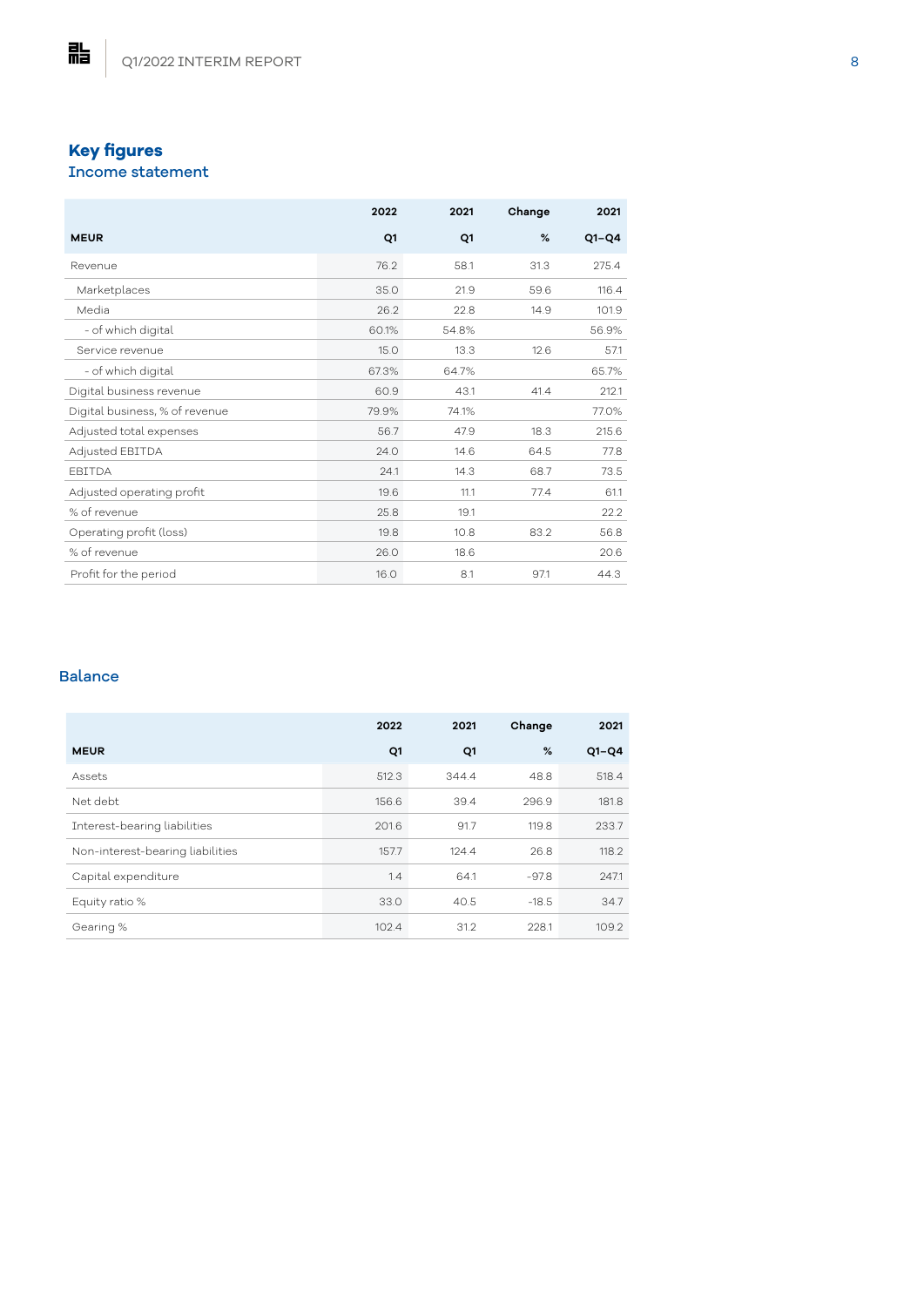## Employees

點

|                                               | 2022  | 2021  | Change  | 2021    |
|-----------------------------------------------|-------|-------|---------|---------|
|                                               | Q1    | Q1    | %       | $Q1-Q4$ |
| Average no. of employees, excl. telemarketers | 1,638 | 1,443 | 13.6    | 1,549   |
| Telemarketers on average                      | 322   | 363   | $-11.4$ | 337     |

## Key figures

|                                                             | 2022   | 2021   | Change | 2021    |
|-------------------------------------------------------------|--------|--------|--------|---------|
|                                                             | Q1     | Q1     | %      | $Q1-Q4$ |
| Return on equity/ROE (annual)*                              | 46.6   | 21.0   | 124.4  | 23.9    |
| Return on investment/ROI (annual)*                          | 18.5   | 15.1   | 23.9   | 14.3    |
| Earnings per share, EUR (basic)                             | 0.19   | 0.09   | 109.6  | 0.53    |
| Earnings per share, EUR (diluted)                           | 0.19   | 0.09   | 110.7  | 0.52    |
| Cash flow from operating activities/share, EUR              | 0.33   | 0.19   | 77.8   | 0.92    |
| Shareholders' equity per share                              | 1.82   | 1.51   | 20.7   | 1.99    |
| Dividend per share                                          |        |        |        | 0.35    |
| Effective dividend yield %                                  |        |        |        | 3.2     |
| P/E Ratio                                                   |        |        |        | 20.4    |
| Market capitalisation                                       | 799.9  | 714.5  | 12.0   | 891.4   |
| Average number of shares, basic (YTD)                       | 82,295 | 82,320 |        | 82,213  |
| Average number of shares, diluted (YTD)                     | 83,396 | 83,841 |        | 83,991  |
| Number of shares at the end of the period (1,000<br>shares) | 82,383 | 82,383 |        | 82,383  |

\* Annual return, see Accounting Principles of the Interim Report. The key figures also include adjusted items.

\*\* In 2022, the Group has acquired 135,665 of its own shares and disposed of 218,092 shares. At the end of the review period, the Group held 87,983 of its own shares.

\*\*\* Includes treasury shares held by the company.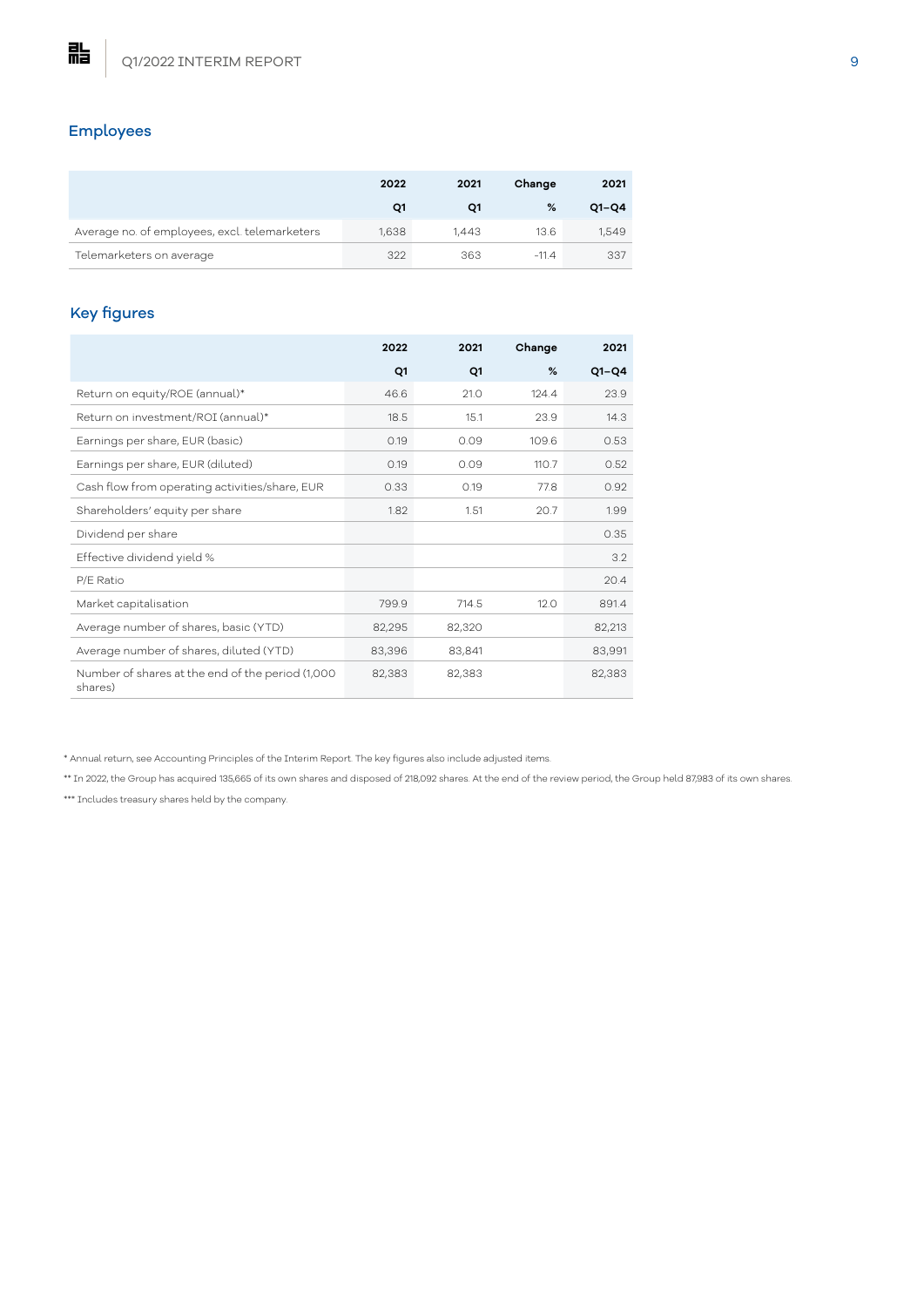## **Revenue**

脂

#### **January–March 2022**

Alma Media's revenue grew by 31.3% to MEUR 76.2 (58.1). Acquired and divested businesses had a net effect of MEUR 5.4 on revenue growth. Organic growth, excluding acquisitions and divestments, was 17.3%. The growth of revenue was attributable to the strong growth of recruitment demand, acquisitions, and the growth of digital advertising.

#### **Revenue**

|                                | 2022   | 2021   | Change   | 2021    |
|--------------------------------|--------|--------|----------|---------|
| <b>MEUR</b>                    | Q1     | Q1     | %        | $Q1-Q4$ |
| Alma Career                    | 26.7   | 16.2   | 65.0     | 82.2    |
| Alma Consumer                  | 24.8   | 17.5   | 41.5     | 94.5    |
| Alma Talent                    | 25.2   | 24.5   | 3.0      | 99.7    |
| Segments total                 | 76.7   | 58.2   | 31.8     | 276.4   |
| Non-allocated and eliminations | $-0.4$ | $-0.1$ | $-321.1$ | $-0.9$  |
| Total                          | 76.2   | 58.1   | 31.3     | 275.4   |

## **Geographical revenue split**

|                 | 2022 | 2021 | Change | 2021    |
|-----------------|------|------|--------|---------|
| <b>MEUR</b>     | Q1   | Q1   | %      | $Q1-Q4$ |
| Finland         | 48.5 | 40.5 | 19.9   | 188.1   |
| Other countries | 27.7 | 17.6 | 57.4   | 87.3    |
| Group total     | 76.2 | 58.1 | 31.3   | 275.4   |

\* Revenue by geographical area is presented in accordance with the countries in which the Group's units are located.

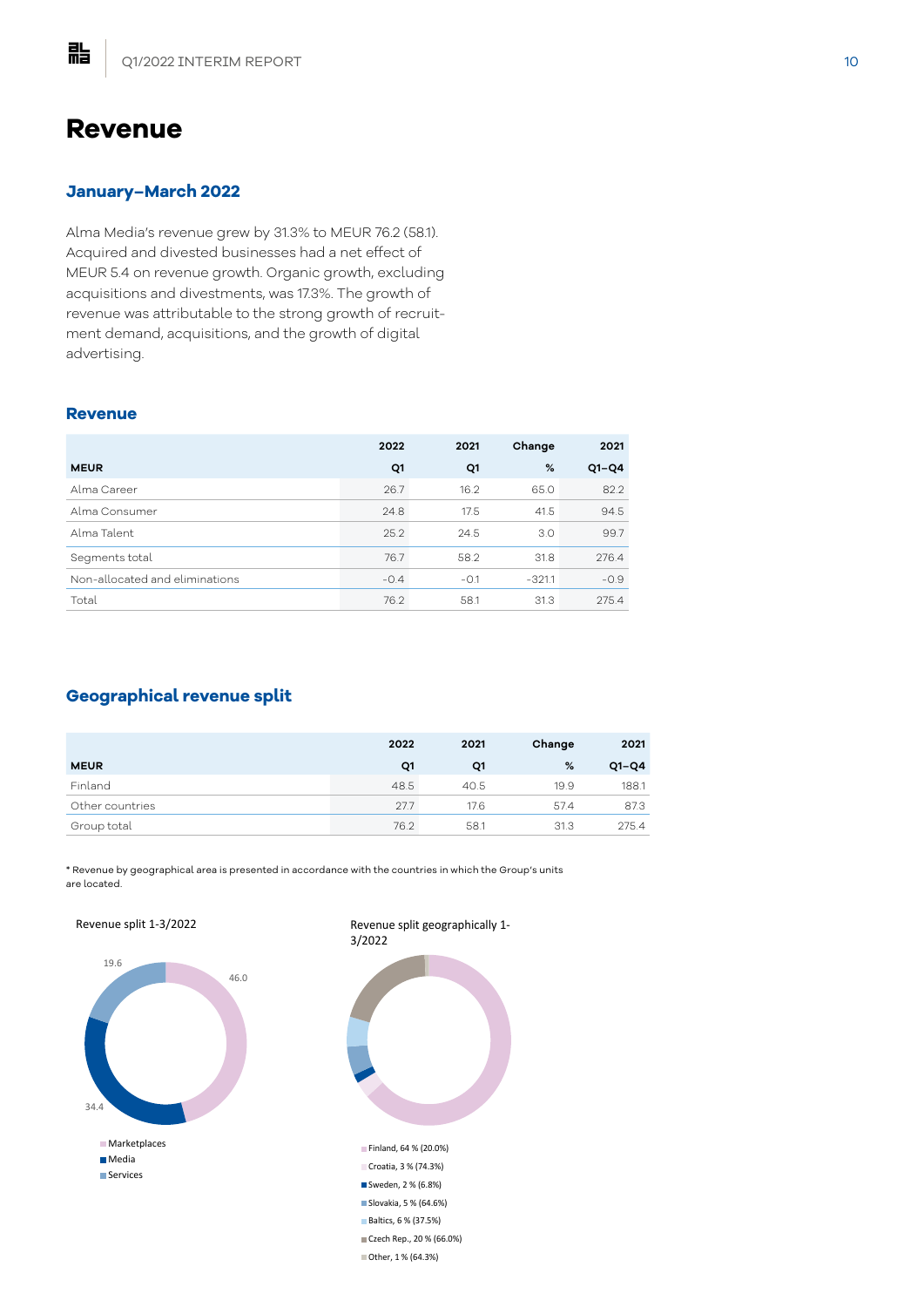## **Result**

融

#### **January–March 2022**

Adjusted operating profit was MEUR 19.6 (11.1), or 25.8% (19.1%) of revenue. Operating profit was MEUR 19.8 (10.8), or 26.0% (18.6%) of revenue. The adjusted items in the review period and the comparison period were related to a loss recognised on the sale of a business and the restructuring of operations.

Total expenses increased in the first quarter by MEUR 8.4. The increase in expenses was attributable to acquisitions, higher investments in digital business development, as well as higher marketing and employee expenses. Depreciation and impairment included in the total expenses amounted to MEUR 4.3 (3.5). The result for January–March was MEUR 16.0 (8.1). Earnings per share were EUR 0.19 (0.09).

## **Adjusted operating profit/loss**

|                          | 2022   | 2021   | Change  | 2021    |
|--------------------------|--------|--------|---------|---------|
| <b>MEUR</b>              | Q1     | Q1     | %       | $Q1-Q4$ |
| Alma Career              | 12.3   | 5.1    | 140.5   | 30.0    |
| Alma Consumer            | 5.0    | 3.4    | 47.4    | 23.9    |
| Alma Talent              | 5.5    | 5.2    | 5.2     | 20.6    |
| Segments total           | 22.8   | 13.7   | 66.0    | 74.5    |
| Non-allocated operations | $-3.2$ | $-2.7$ | $-18.5$ | $-13.4$ |
| Total                    | 19.6   | 11.1   | 77.4    | 61.1    |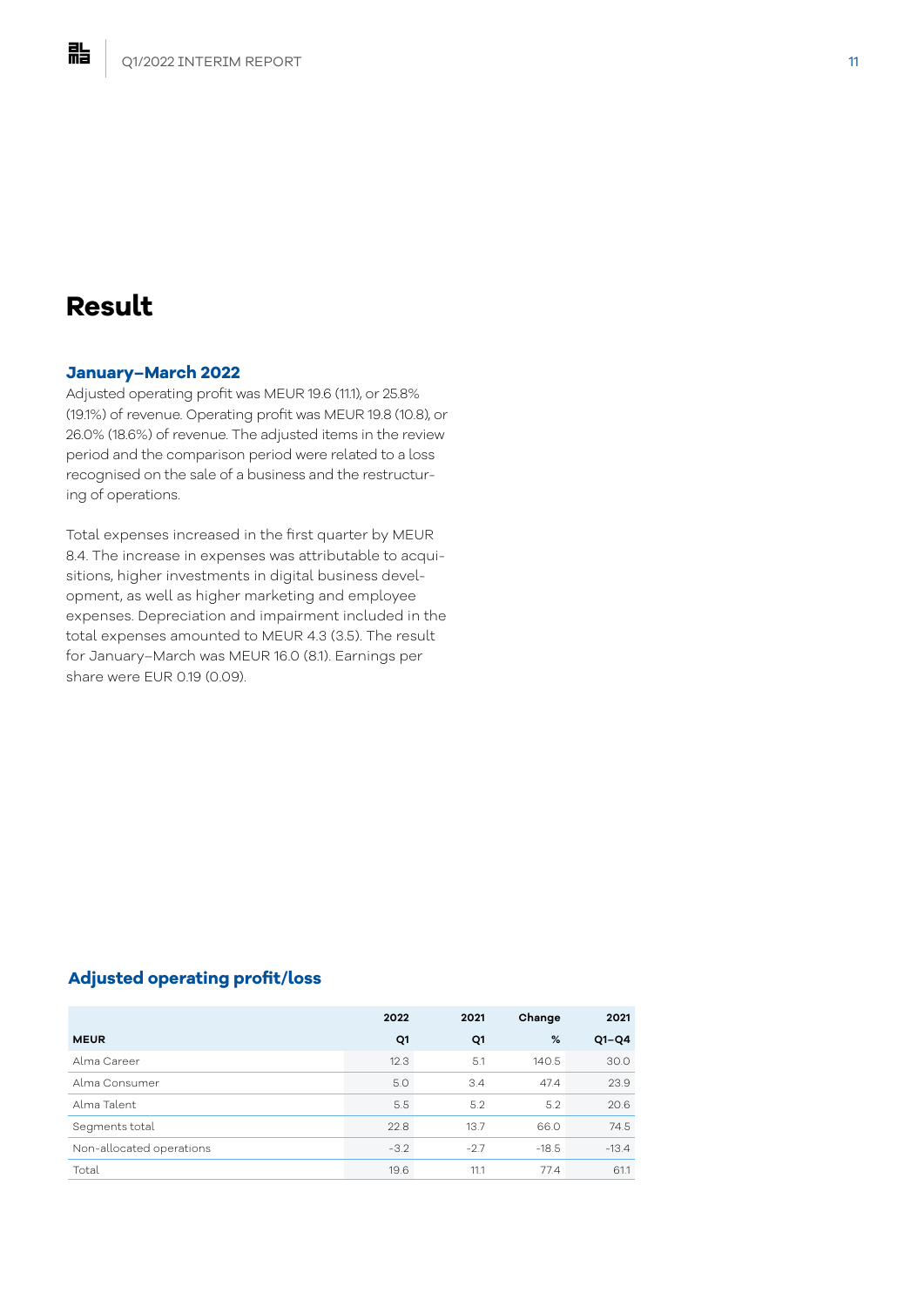#### **Items adjusting operating profit**

Items adjusting operating profit are income or expenses arising from non-recurring or rare events. Gains or losses from the sale or discontinuation of business operations or assets, gains or losses from restructuring business operations, transaction costs arising from acquisitions, and impairment losses of goodwill and other assets are recognised by the Group as adjustments. Adjustments are recognised in the income statement within the corresponding income or expense group.

#### **Adjusted items**

脂

|                                                                               | 2022   | 2021   | 2021    |
|-------------------------------------------------------------------------------|--------|--------|---------|
| <b>MEUR</b>                                                                   | Q1     | Q1     | $Q1-Q4$ |
| Alma Consumer                                                                 |        |        |         |
| Gains (losses) on the sale of assets                                          | 0.2    |        |         |
| Items recognised through profit or loss arising from<br>business acquisitions |        |        | $-0.4$  |
|                                                                               |        |        |         |
| Alma Talent                                                                   |        |        |         |
| Restructuring                                                                 | $-0.1$ |        | $-0.0$  |
|                                                                               |        |        |         |
| Non-allocated                                                                 |        |        |         |
| Transaction costs of divested and acquired business-<br>es                    |        | $-0.4$ | $-4.1$  |
| Gains (losses) on the sale of assets                                          |        | 0.2    | 0.2     |
| Adjusted items in operating profit                                            |        | $-0.3$ | $-4.3$  |
|                                                                               |        |        |         |
| Adjusted items in profit before tax                                           | 0.2    | $-0.3$ | $-4.3$  |

## **Operating profit/loss**

|                          | 2022   | 2021   | Change | 2021    |
|--------------------------|--------|--------|--------|---------|
| <b>MEUR</b>              | Q1     | Q1     | %      | $Q1-Q4$ |
| Alma Career              | 12.3   | 5.1    | 140.5  | 30.0    |
| Alma Consumer            | 5.3    | 3.4    | 53.6   | 23.5    |
| Alma Talent              | 5.4    | 5.2    | 4.0    | 20.5    |
| Segments total           | 22.9   | 13.7   | 67.1   | 74.1    |
| Non-allocated operations | $-3.2$ | $-2.9$ | $-7.7$ | $-17.3$ |
| Total                    | 19.8   | 10.8   | 83.2   | 56.8    |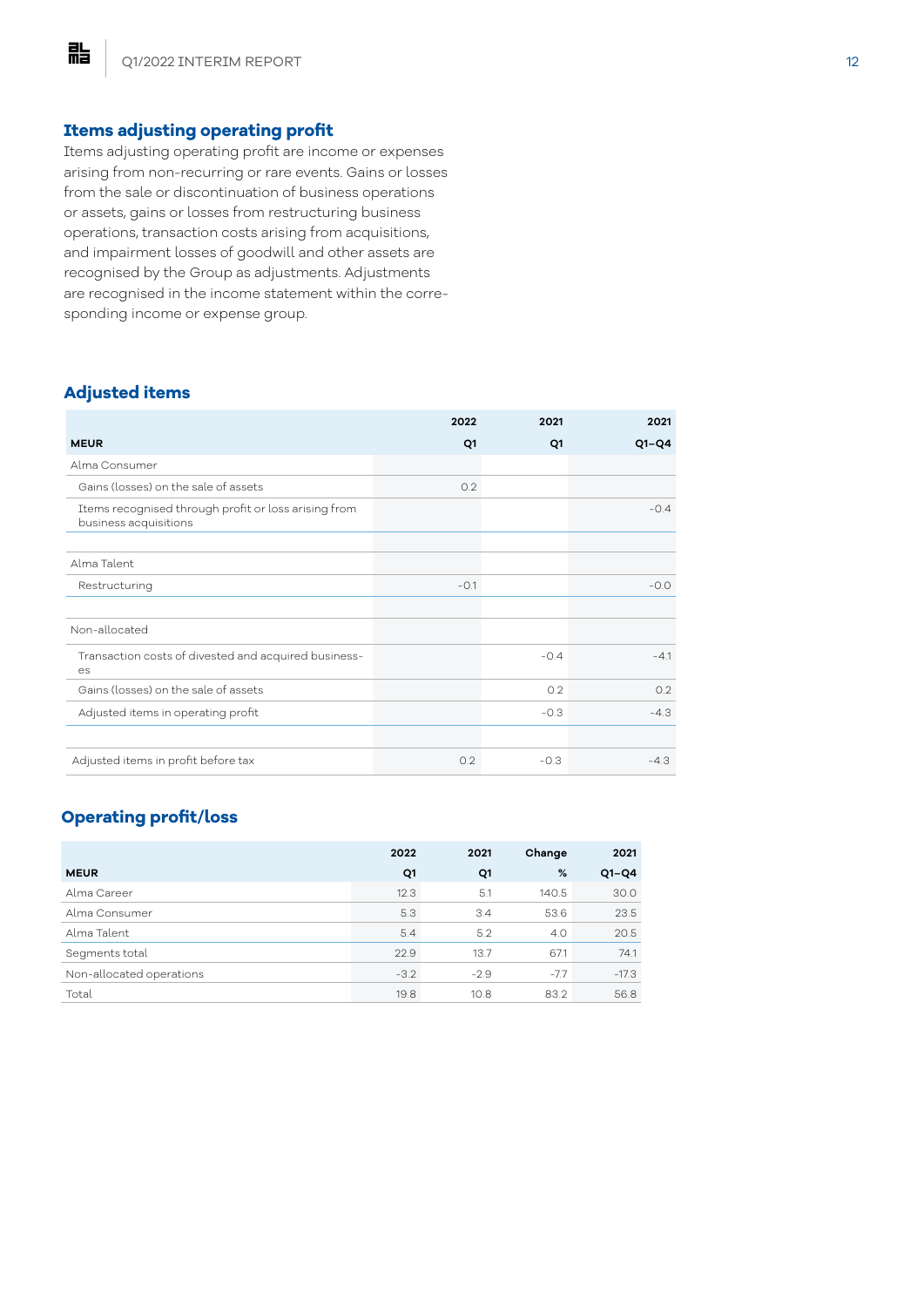脂

## **Balance sheet and cash flow statement**

At the end of March 2022, the consolidated balance sheet stood at MEUR 512.3 (344.4). The Group's equity ratio at the end of March was 33.0% (40.5%), and equity per share was EUR 1.82 (1.51).

Cash flow from operating activities in January–March was MEUR 27.3 (15.4). Cash flow from operating activities improved year-on-year thanks to the improved operating profit and lower working capital. Cash flow after investments and before financing was MEUR 26.6 (-48.3) in January–March.



Net cash flow from operating activities, MEUR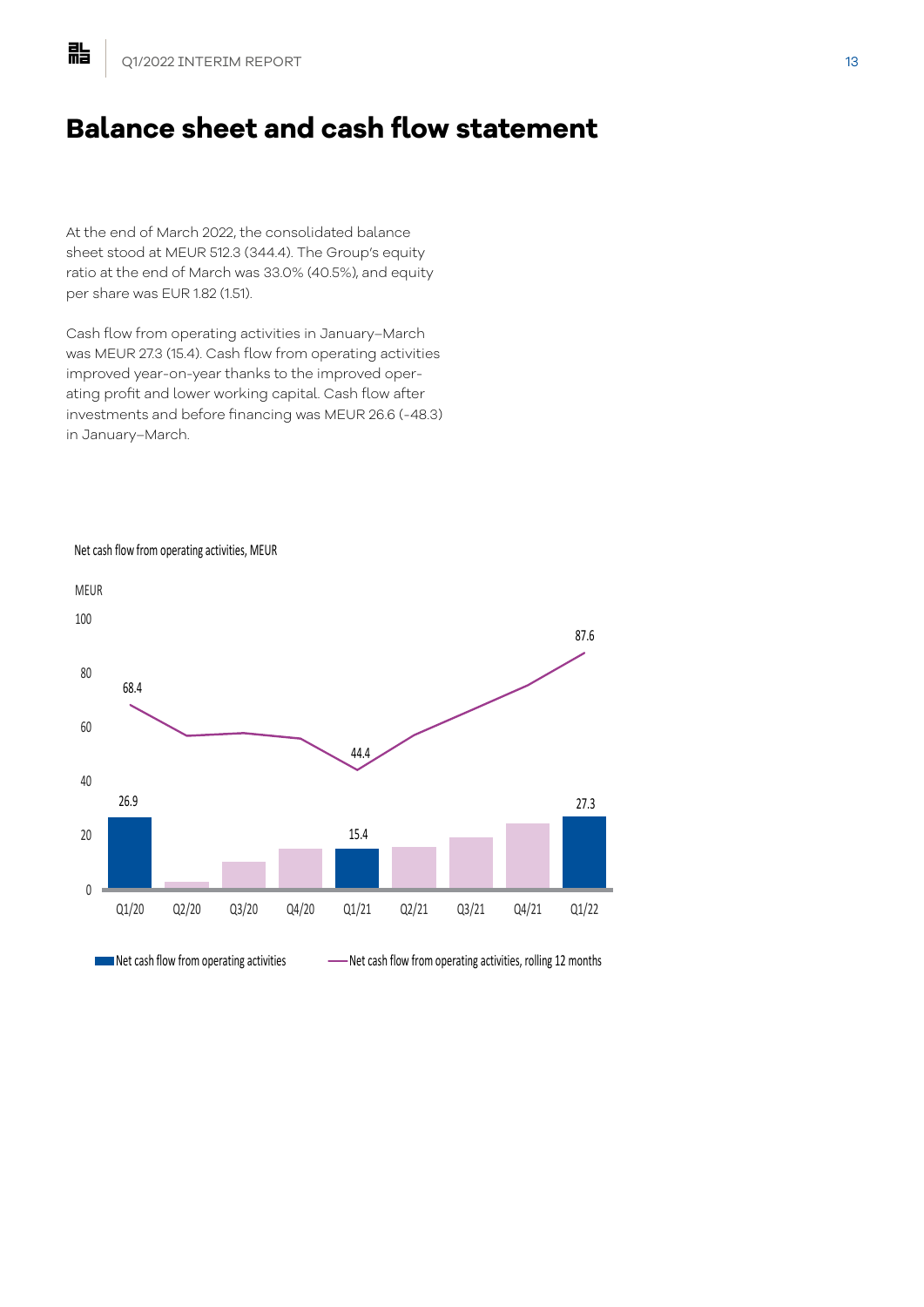#### **Interest-bearing net**

點

|                                         | 2022  | 2021 | 2021    |
|-----------------------------------------|-------|------|---------|
| <b>MEUR</b>                             | Q1    | Q1   | $Q1-Q4$ |
| Interest-bearing long-term liabilities  | 194.7 | 79.7 | 226.8   |
| IFRS 16 lease liabilities               | 24.7  | 29.7 | 26.8    |
| Loans from financial institutions       | 170.0 | 50.0 | 200.0   |
| Short-term interest-bearing liabilities | 6.9   | 12.0 | 7.0     |
| TERS 16 lease liabilities               | 6.9   | 7.0  | 7.0     |
| Commercial papers                       |       | 5.0  |         |
| Cash and cash equivalents               | 45.0  | 52.3 | 51.9    |
| Interest-bearing net debt               | 156.6 | 39.4 | 181.8   |

#### Interest-bearing net debt and gearing



In December 2021, Alma Media signed a new MEUR 200 Term Loan financing facility. This replaced the temporary Bridge Facility agreement that was in place for financing acquisitions. The new agreement has a maturity of 36 months. A long-term loan repayment of MEUR 30 was made in March 2022. Further, the new financing arrangement also includes a MEUR 30 revolving credit facility (RCF). The facility will be used for the Group's general financing purposes. The revolving credit facility has a maturity of 48 months. The financing arrangement includes the usual covenants concerning the equity ratio and the ratio of net debt to EBITDA. The Group met the covenants on 31 March 2022.

Alma Media has a commercial paper programme of MEUR 100 in Finland. The commercial paper programme was unused on 31 March 2022.

At the end of March 2022, Alma Media's interest-bearing debt amounted to MEUR 201.6 (91.7). Interest-bearing net debt totalled MEUR 156.6 (39.4).

Alma Media had MEUR 0.4 in financial assets created in conjunction with business combinations measured at fair value and recognised through profit or loss, and MEUR 16.8 in financial liabilities measured at fair value and recognised through profit or loss.

Alma Media signed an interest rate derivative agreement in December 2021. The agreement is a four-year fixed interest rate agreement that will commence in two years' time. The nominal value of the derivative is MEUR 50. The positive fair value change of MEUR 2.0 generated by the derivative in the first quarter is recognised in finance income.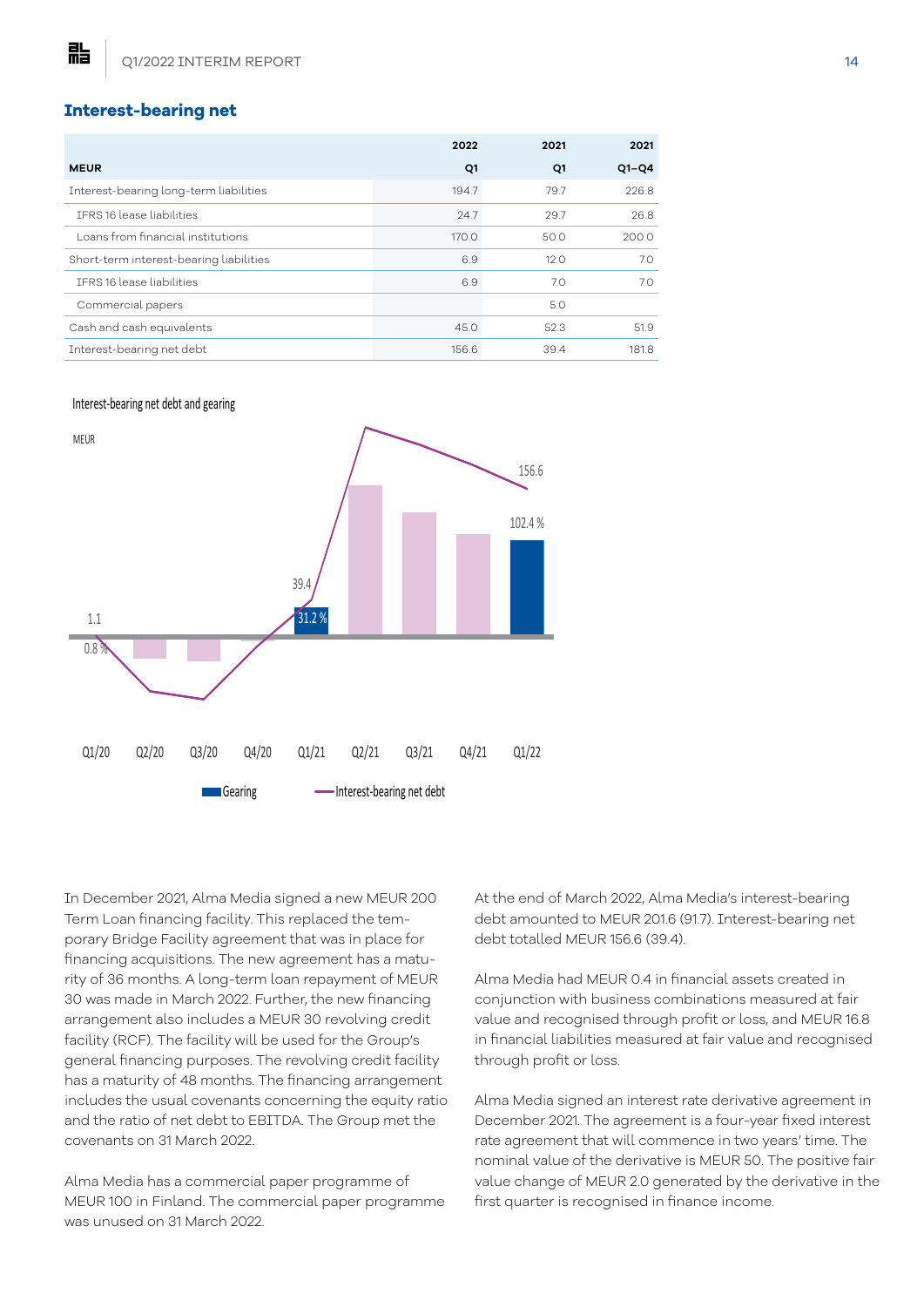#### **Changes in Group structure in 2022**

In December 2021, Alma Media's subsidiary Alma Media Finland Ltd agreed to sell the dating service E-kontakti to the City Digital group. The business was transferred to the new owner on 1 January 2022. The transaction did not have a significant impact on Alma Media's result.

Alma Career Ltd, a subsidiary of Alma Media Corporation, agreed on 18 February 2022 to sell all of its share capital, representing 21.05% of the total share capital of Bolt Group Ltd, to a newly established company consisting of the Finnish private equity firm Vaaka Partners as well as the operative management and staff of Bolt Group Ltd. Following the approval Finnish Competition and Consumer Authority, the transaction is expected to be completed by the end of April 2022 with an estimated gain on sale of MEUR 5.5, which will be treated as an item recognised through profit or loss and as an adjusted item in the second quarter. The minority interest in the associated company Bolt Group Ltd is presented as an asset held for sale on the balance sheet on 31 March 2022.

#### **Capital expenditure by segment**

|                | 2022 | 2021 | 2021    |
|----------------|------|------|---------|
| <b>MEUR</b>    | Q1   | Q1   | $Q1-Q4$ |
| Alma Career    | 0.3  | 2.1  | 3.2     |
| Alma Consumer  | 0.5  | 3.3  | 180.9   |
| Alma Talent    | 0.2  | O.1  | 1.0     |
| Segments total | 1.0  | 5.5  | 185.2   |
| Non-allocated  | O.4  | 58.6 | 61.9    |
|                |      |      |         |

Total 1.4 64.1 247.1

## **Capital expenditure and acquisitions**

|              | 2022 | 2021 | 2021    |
|--------------|------|------|---------|
| <b>MEUR</b>  | Q1   | Q1   | $Q1-Q4$ |
| Capex        | 1.4  | O.7  | 6.1     |
| Acquisitions | 0.0  | 63.3 | 241.0   |
| Total        | 1.4  | 64.1 | 247.1   |

## **Depreciation**

|                                                           | 2022 | 2021 | 2021              |
|-----------------------------------------------------------|------|------|-------------------|
| <b>MEUR</b>                                               | Q1   | Q1   | $O1 - O4$         |
| Depreciation of tangible and intangible assets            | 2.5  | 2.4  | 10.2 <sub>2</sub> |
| Amortisation of intangible assets related to acquisitions | 1.8  | 1.0  | 6.5               |
| Total                                                     | 4.3  | 3.5  | 16.7              |

#### **Capital expenditure**

Alma Media Group's capital expenditure in the first quarter of 2022 totalled MEUR 1.4 (64.1). The capital expenditure consisted of normal operational and replacement investments, as well as increases in IFRS 16 lease liabilities.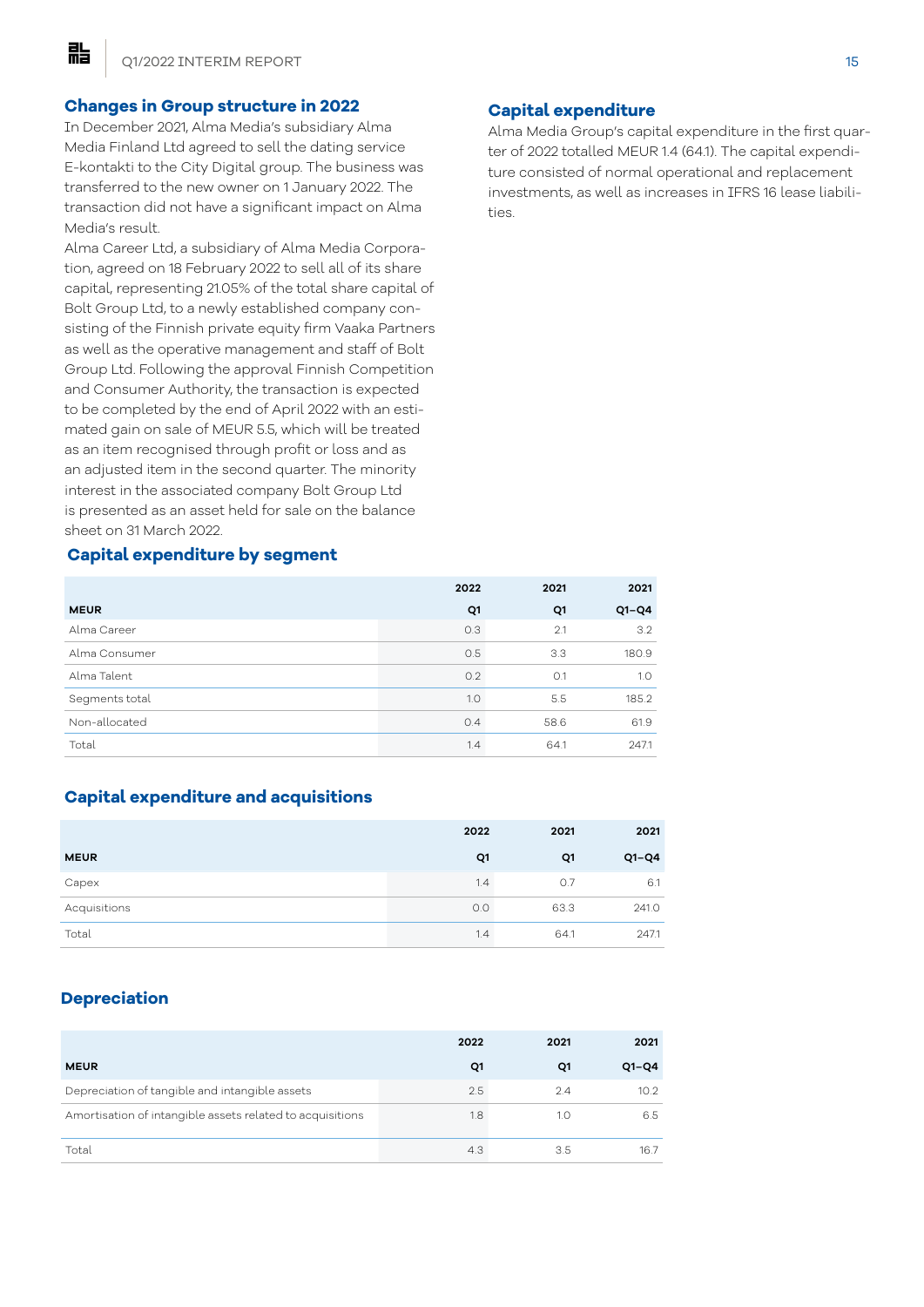## **Business segments**

Alma Media's reportable segments consist of Alma Career, which focuses on the recruitment business and recruitment-related services in Eastern Central Europe and Finland; Alma Talent, which provides financial media and services aimed at professionals and businesses; and Alma Consumer, which focuses on the consumer media and marketplaces business. Centralised services produced by the Group's parent company, as well as centralised support services for advertising and digital sales for the entire Group, are reported outside segment reporting. The Group's reportable segments correspond to the Group's operating segments.

#### **Alma Career**

The recruitment-related services Jobs.cz, Prace.cz, CVOnline, Profesia.sk, MojPosao.net, MojPosao.ba, Monster.fi, the Seduo online training service and Prace za rohem are reported under the Alma Career segment. In addition to enhancing job advertising, Alma Career's objective is to expand the business into new services to support the needs of job-seekers and employers, such as job advertising-related technology, digital staffing services and training. Alma Career operates in 11 countries in Europe.

## **Key figures**

點

|                                | 2022  | 2021  | Change | 2021    |
|--------------------------------|-------|-------|--------|---------|
| <b>MEUR</b>                    | Q1    | Q1    | %      | $Q1-Q4$ |
| Revenue                        | 26.7  | 16.2  | 65.0   | 82.2    |
| Marketplaces                   | 24.1  | 14.6  | 65.8   | 74.1    |
| Services                       | 2.6   | 1.6   | 57.0   | 8.1     |
| Adjusted total expenses        | 14.5  | 11.2  | 29.2   | 52.4    |
| Adjusted EBITDA                | 13.0  | 5.8   | 124.5  | 32.8    |
| EBITDA                         | 13.0  | 5.8   | 124.5  | 32.8    |
| Adjusted operating profit      | 12.3  | 5.1   | 140.5  | 30.0    |
| % of revenue                   | 46.0% | 31.5% |        | 36.6%   |
| Operating profit (loss)        | 12.3  | 5.1   | 140.5  | 30.0    |
| % of revenue                   | 46.0% | 31.5% |        | 36.6%   |
| Employees on average           | 652   | 564   | 15.5   | 594     |
|                                |       |       |        |         |
| Digital business revenue       | 26.6  | 16.2  | 64.8   | 81.9    |
| Digital business, % of revenue | 99.7% | 99.8% |        | 99.7%   |

#### **Revenue**

|                         | 2022 | 2021 | Change | 2021    |
|-------------------------|------|------|--------|---------|
| <b>MEUR</b>             | Q1   | Q1   | %      | $Q1-Q4$ |
| Czech Republic          | 15.1 | 9.1  | 66.0   | 46.2    |
| Slovakia                | 4.2  | 2.5  | 64.6   | 13.1    |
| <b>Baltic countries</b> | 3.0  | 1.8  | 69.1   | 9.3     |
| Croatia                 | 2.4  | 1.4  | 74.3   | 7.1     |
| Finland                 | 1.6  | 1.1  | 37.9   | 5.0     |
| Other countries         | 0.7  | 0.4  | 64.3   | 2.1     |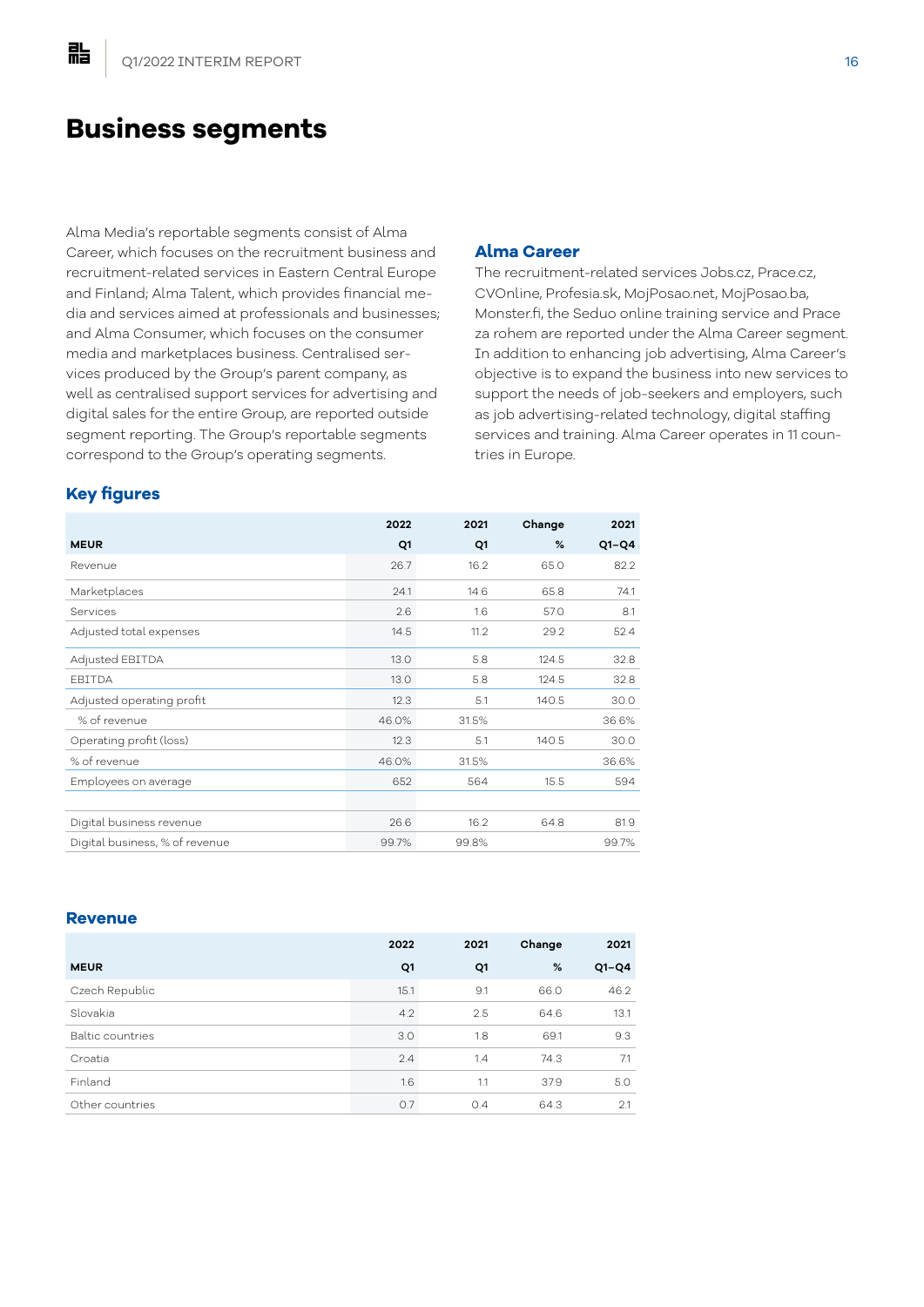#### **Operational key figures**

**Monthly average**

點

| <b>Monthly average</b> |                    |                        |                               |
|------------------------|--------------------|------------------------|-------------------------------|
| Year                   | Unique<br>visitors | Users of job<br>alerts | Unique visitors/job<br>alerts |
| Q1/2022                | 5,611,000          | 1,717,667              | 30.6%                         |
| 2021                   | 5,835,417          | 1,664,917              | 28.5%                         |
| 2020                   | 5,790,333          | 1,584,500              | 27.4%                         |
| 2019                   | 5,573,667          | 1,478,750              | 26.5%                         |
| 2018                   | 5,302,667          | 1,295,917              | 24.4%                         |

Baltic countries and Poland are excluded from the figures

| Monthly average |                          |                                  |                          |                                    |                                                  |
|-----------------|--------------------------|----------------------------------|--------------------------|------------------------------------|--------------------------------------------------|
| Year            | Number of<br>advertisers | Number of paid<br>advertisements | Invoicing,<br><b>EUR</b> | Invoicing/advertiser<br><b>EUR</b> | Invoicing/paid adver-<br>tisements<br><b>EUR</b> |
| Q1/2022         | 17,416                   | 126,314                          | 10,239,000               | 588                                | 81                                               |
| 2021            | 14,679                   | 104,336                          | 6,974,917                | 475                                | 67                                               |
| 2020            | 11,038                   | 71.183                           | 4,567,250                | 414                                | 64                                               |
| 2019            | 13,533                   | 99,386                           | 5,870,167                | 434                                | 59                                               |
| 2018            | 13,409                   | 103,434                          | 5,876,917                | 438                                | 57                                               |

#### **January–March 2022**

The Alma Career segment's revenue increased by 65% to MEUR 26.7 (16.2) in the first quarter of 2022. The demand for recruitment services strengthened in all of the segment's operating countries, driving revenue and profitability to record high levels. The positive development of added-value services related to recruitment – such as system solutions and employer image advertising – continued.

Total expenses for the review period increased by 29.2% to MEUR 14.5 due to higher employee and marketing expenses. In the Group's key operating countries, expenses are increased by accelerating wage inflation.

Adjusted operating profit amounted to MEUR 12.3 (5.1) in the first quarter. The adjusted operating profit was 46.0% (31.5%) of revenue. The segment's operating profit was MEUR 12.3 (5.1). No adjusted items were reported during the review period or the comparison period.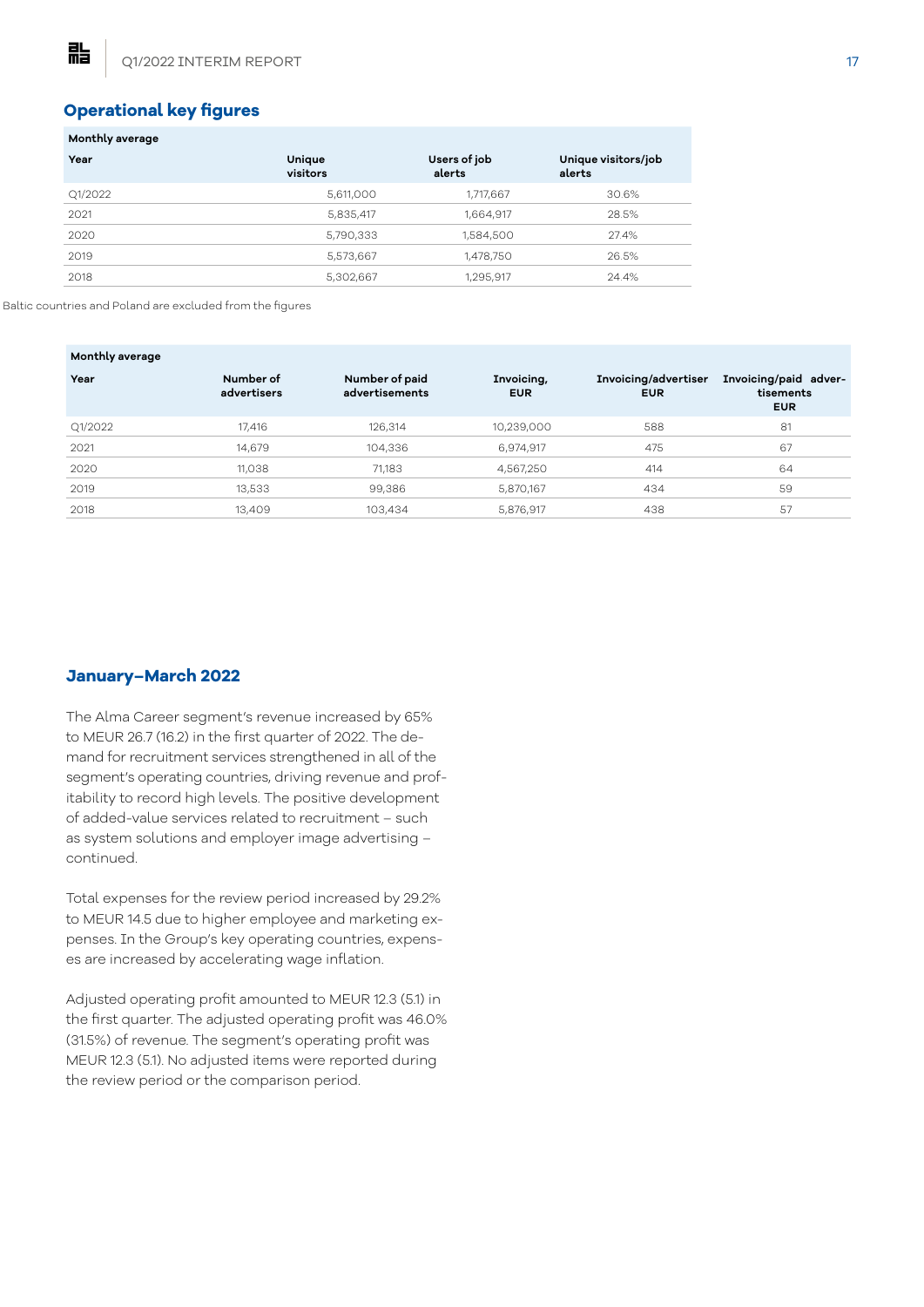#### **Alma Consumer**

點

The Alma Consumer segment consists of a broad portfolio of 37 consumer and B2B brands. The business of the Alma Consumer segment includes the multi-channel news and lifestyle media Iltalehti, Finland's leading housing marketplace Etuovi.com and housing rental marketplace Vuokraovi.com, the automotive marketplaces Nettiauto, Autotalli.com and Nettimoto, as well as the housing and car trade systems that serve companies representing these fields.

In addition, the segment includes comparison services, such as Autojerry, Urakkamaailma and Etua. Netello, which specialises in digital advertising solutions, is also reported under the Alma Consumer segment.

Alma Consumer's competitiveness is based on the excellent reach of media and services as a digital network, the unique user data pool, and the developing industry verticals in the areas of media, housing, cars and comparison services. Alma Consumer operates in Finland.

#### **Key figures**

|                                | 2022  | 2021  | Change | 2021    |
|--------------------------------|-------|-------|--------|---------|
| <b>MEUR</b>                    | Q1    | Q1    | %      | $Q1-Q4$ |
| Revenue                        | 24.8  | 17.5  | 41.5   | 94.5    |
| Marketplaces                   | 9.8   | 5.8   | 69.2   | 37.3    |
| Media                          | 12.5  | 10.1  | 23.4   | 47.9    |
| Content, media                 | 3.7   | 3.3   | 11.7   | 14.7    |
| Advertising, media             | 8.8   | 6.8   | 29.1   | 33.3    |
| - of which digital             | 88.8% | 93.9% | $-5.4$ | 88.6%   |
| Services                       | 2.5   | 1.6   | 55.3   | 9.3     |
| Adjusted total expenses        | 19.7  | 14.5  | 36.4   | 71.0    |
| Adjusted EBITDA                | 6.3   | 3.9   | 63.0   | 28.6    |
| EBITDA                         | 6.6   | 3.9   | 68.4   | 28.1    |
| Adjusted operating profit      | 5.0   | 3.4   | 47.4   | 23.9    |
| % of revenue                   | 20.4% | 19.6% |        | 25.3%   |
| Operating profit (loss)        | 5.3   | 3.4   | 53.6   | 23.5    |
| % of revenue                   | 21.2% | 19.6% |        | 24.9%   |
| Employees on average           | 360   | 292   | 23.3   | 339     |
|                                |       |       |        |         |
| Digital business revenue       | 20.5  | 13.8  | 49.3   | 76.6    |
| Digital business, % of revenue | 82.9% | 78.6% |        | 81.0%   |

#### **Revenue**

.

|                                             | 2022  | 2021  | Change  | 2021    |
|---------------------------------------------|-------|-------|---------|---------|
| <b>MEUR</b>                                 | Q1    | Q1    | %       | $Q1-Q4$ |
| Housing                                     | 4.2   | 3.8   | 11.2    | 16.3    |
| Cars and mobility                           | 6.4   | 1.6   | 311.5   | 21.4    |
| Comparison services and the sharing economy | 1.6   | 1.3   | 18.8    | 6.9     |
| Media and media-like services               | 12.6  | 10.3  | 22.1    | 48.8    |
| - of which digital                          | 72.1% | 64.5% |         | 67.2%   |
| Divested operations and eliminations *      | O.O   | O.5   | $-97.1$ | 1.1     |

\* The divested Talosofta and E-kontakti businesses are presented as divested operations.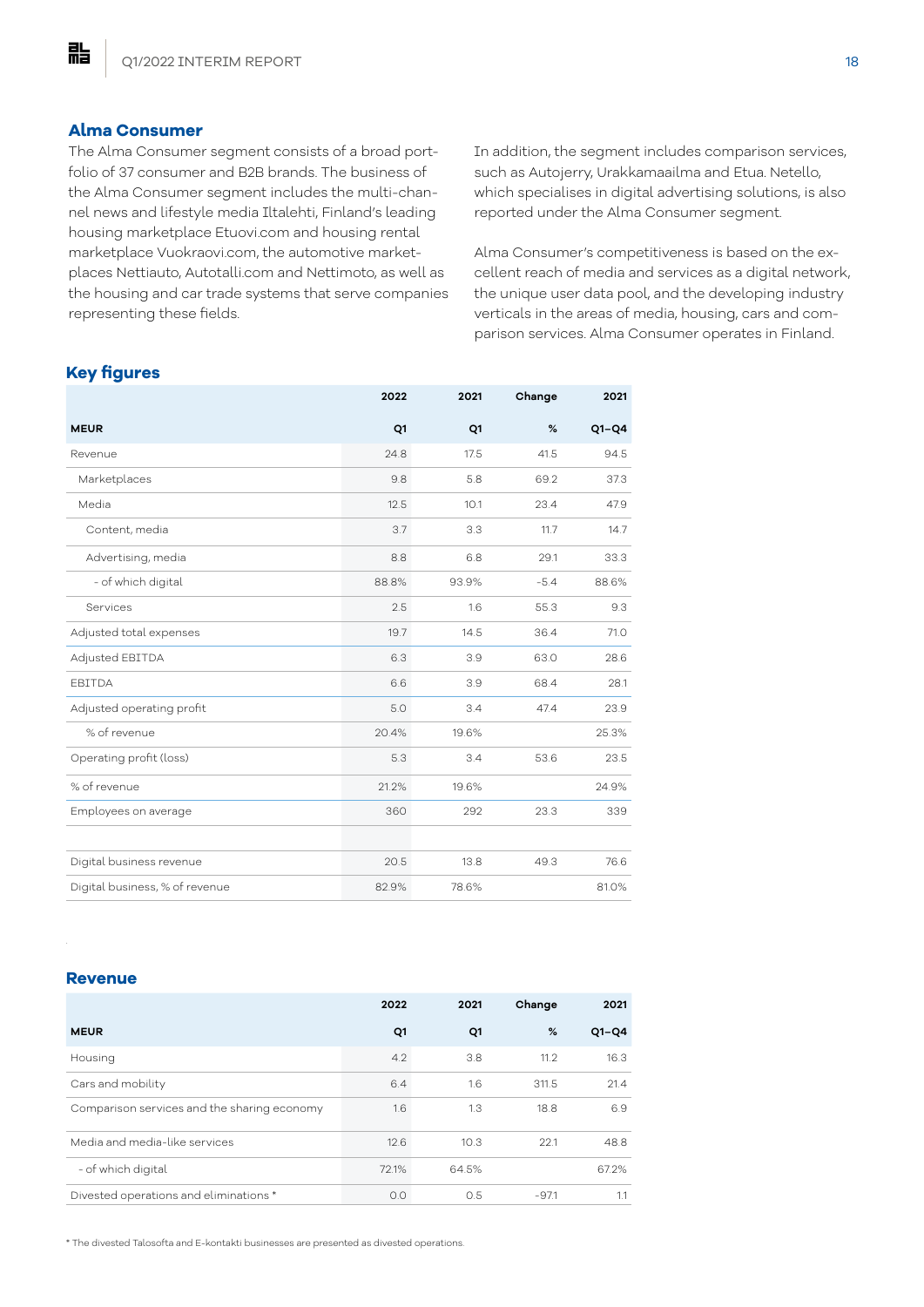## **Adjusted operating profit**

鷊

|                                             | 2022 | 2021   | Change   | 2021    |
|---------------------------------------------|------|--------|----------|---------|
| <b>MEUR</b>                                 | Q1   | Q1     | %        | $Q1-Q4$ |
| Housing                                     | 1.9  | 1.9    | $-1.6$   | 7.9     |
| Cars and mobility                           | 1.7  | 0.6    | 205.4    | 7.8     |
| Comparison services and the sharing economy | 0.5  | 0.7    | $-32.5$  | 2.9     |
| Media and media-like services               | O.9  | 0.4    | 158.0    | 6.3     |
| Divested operations and eliminations *      | O.O  | $-0.1$ | $-107.2$ | $-1.0$  |

#### **January–March 2022**

The Alma Consumer segment's revenue grew by 41.5% to MEUR 24.8 (17.5) in the first quarter. Acquired and divested businesses had a net effect of MEUR 5.4 on revenue growth. Organic revenue growth was 11.0%. Digital business accounted for 82.9% (78.6%) of the segment's revenue.

In the housing business area, revenue increased by 11.2% in the first quarter. Good development in all areas contributed to growth. Housing systems and media advertising on the Etuovi.com and Vuokraovi.com online services grew.

The growth in revenue from the automotive, mobility and comparison service business areas was mainly attributable to the acquisition of Nettix Oy.

Revenue from media and media-related services increased by 22.1%. Comparable digital advertising grew substantially, by MEUR 1.2 (18.1%). Telecom services and the retail industry supported the growth of advertising.

The segment's total expenses increased by 36.4% to MEUR 19.7 (14.5). The increase in expenses was attributable to acquisitions and investments in product development and marketing. The segment's adjusted operating profit was MEUR 5.0 (3.5), or 20.4% (19.6%) of revenue. The segment's operating profit was MEUR 5.3 (3.4). The adjusted items in the review period were related to profit recognised on the sale of a business. No adjusted items were reported in the comparison period.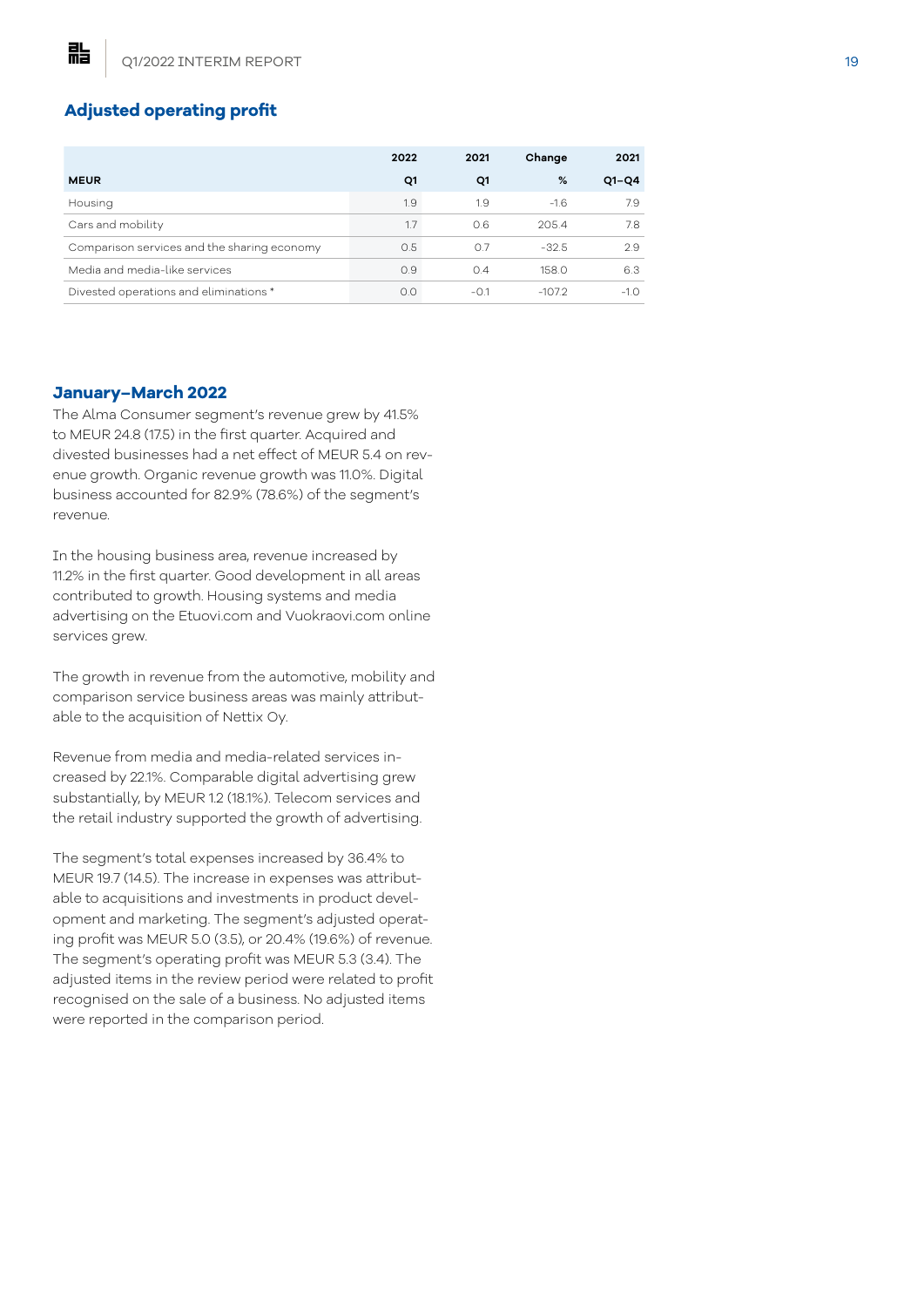## **Alma Talent**

脂

Alma Talent's core business consists of digital subscription-based content media, as well as digital data, content and marketplace services. In addition to the leading financial media brand Kauppalehti, Alma Talent's financial and professional media include Talouselämä, Tekniikka&Talous and Arvopaperi.

Alma Talent Services offers professionals a comprehensive range of services related to company information, real estate information, law, financial management, competence development, leadership and marketing.

## **Key figures**

|                                               | 2022  | 2021  | Change  | 2021    |
|-----------------------------------------------|-------|-------|---------|---------|
| <b>MEUR</b>                                   | Q1    | Q1    | %       | $Q1-Q4$ |
| Revenue                                       | 25.2  | 24.5  | 3.0     | 99.7    |
| Marketplaces                                  | 1.6   | 1.5   | 4.9     | 6.2     |
| Media                                         | 13.3  | 12.8  | 4.0     | 53.2    |
| Content, media                                | 8.5   | 8.4   | 1.1     | 33.5    |
| - of which digital                            | 50.1% | 44.6% |         | 46.7%   |
| Advertising, media                            | 4.8   | 4.4   | 9.5     | 19.6    |
| - of which digital                            | 56.7% | 52.4% |         | 57.4%   |
| Services                                      | 10.3  | 10.1  | 1.3     | 40.3    |
| - of which digital                            | 54.6% | 56.6% |         | 54.7%   |
| Adjusted total expenses                       | 19.8  | 19.7  | 0.4     | 79.6    |
| Adjusted EBITDA                               | 6.4   | 6.2   | 4.6     | 24.3    |
| EBITDA                                        | 6.4   | 6.2   | 3.6     | 24.2    |
| Adjusted operating profit                     | 5.5   | 5.2   | 5.2     | 20.6    |
| % of revenue                                  | 21.7% | 21.3% |         | 20.6%   |
| Operating profit (loss)                       | 5.4   | 5.2   | 4.0     | 20.5    |
| % of revenue                                  | 21.5% | 21.3% |         | 20.6%   |
| Average no. of employees, excl. telemarketers | 452   | 425   | 6.3     | 444     |
| Telemarketers on average                      | 322   | 363   | $-11.4$ | 337     |
|                                               |       |       |         |         |
| Digital business revenue                      | 14.2  | 13.3  | 6.6     | 55.2    |
| Digital business, % of revenue                | 56.4% | 54.5% |         | 55.4%   |

#### **Revenue**

|                                      | 2022   | 2021   | Change  | 2021    |
|--------------------------------------|--------|--------|---------|---------|
| <b>MEUR</b>                          | Q1     | Q1     | %       | $Q1-Q4$ |
| Alma Talent Media                    | 13.4   | 12.8   | 4.8     | 53.5    |
| - of which digital                   | 52.1%  | 47.3%  |         | 50.6%   |
| Alma Talent Services                 | 8.7    | 8.4    | 3.6     | 33.8    |
| - of which digital                   | 82.9%  | 86.6%  |         | 83.2%   |
| Direct marketing                     | 3.6    | 3.9    | $-7.7$  | 15.1    |
| Divested operations and eliminations | $-0.6$ | $-0.7$ | $-15.1$ | $-2.7$  |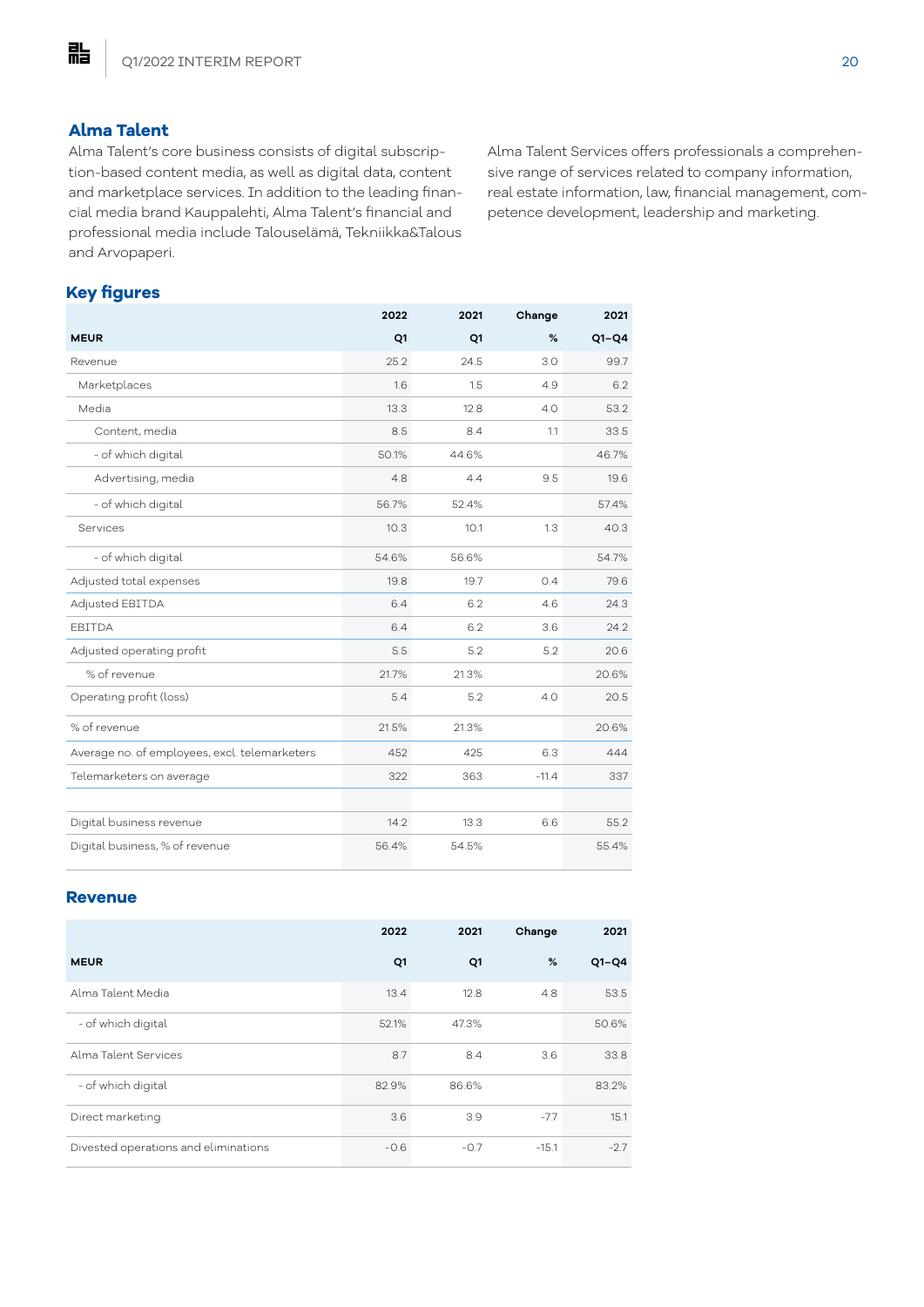## **Operating profit**

點

|                                      | 2022 | 2021   | Change   | 2021    |
|--------------------------------------|------|--------|----------|---------|
| <b>MEUR</b>                          | Q1   | Q1     | %        | $Q1-Q4$ |
| Alma Talent Media                    | 3.0  | 2.6    | 17.8     | 11.1    |
| Alma Talent Services                 | 2.0  | 2.1    | $-0.8$   | 7.3     |
| Direct marketing                     | 0.4  | O.6    | $-31.1$  | 2.1     |
| Divested operations and eliminations | O.O  | $-0.0$ | $-184.8$ | O.1     |

#### **Recurring invoicing, Alma Talent Services**

|                      | 2022 | 2021 | Change  | 2021    |
|----------------------|------|------|---------|---------|
| <b>MEUR</b>          | Q1   | Q1   | %       | $Q1-Q4$ |
| Alma Talent Services |      |      |         |         |
| Recurring*           | 2.3  | 2.1  | 9.9%    | 8.7     |
| Recurring-like**     | 4.0  | 3.8  | 3.5%    | 15.2    |
| Non-recurring***     | 2.4  | 2.5  | $-1.6%$ | 9.9     |
| Total                | 8.7  | 8.4  | 3.6%    | 33.8    |

Recurring licence-based revenue.

\*\* Recurring, volume-based revenue, sold mainly in connection with licensing agreements

\*\*\* Non-recurring revenue based on one-off sales

#### **January–March 2022**

The Alma Talent segment's revenue increased by 3.0% to MEUR 25.2 (24.5) in January–March. Digital business accounted for 56.4% (54.5%) of the segment's revenue.

Talent Media's content revenue grew by 1.1%, which was attributable to an 13.6% increase in digital content revenue that exceeded the 9.0% decline in print media revenue. The growth in advertising was driven by digital advertising and partner marketing.

Talent Services' revenue increased by 3.6%. The increase was attributable to the growth of the digital housing transaction service, company information and law-related services as well as marketplaces. Adjusted operating profit was on a par with the previous year due to planned increases in the number of employees and investments in product development. Digital business represented 82.9% (86.6%) of Alma Talent's services.

Revenue from direct marketing decreased by 7.7% as energy industry operators, among others, reduced their spending on direct marketing. The segment's adjusted total expenses came to MEUR 19.8 (19.7). The Alma Talent segment's adjusted operating profit was MEUR 5.5 (5.2) and operating profit MEUR 5.4 (5.2).

The non-recurring items during the review period were related to operational restructuring. No adjusted items were reported during the comparison period.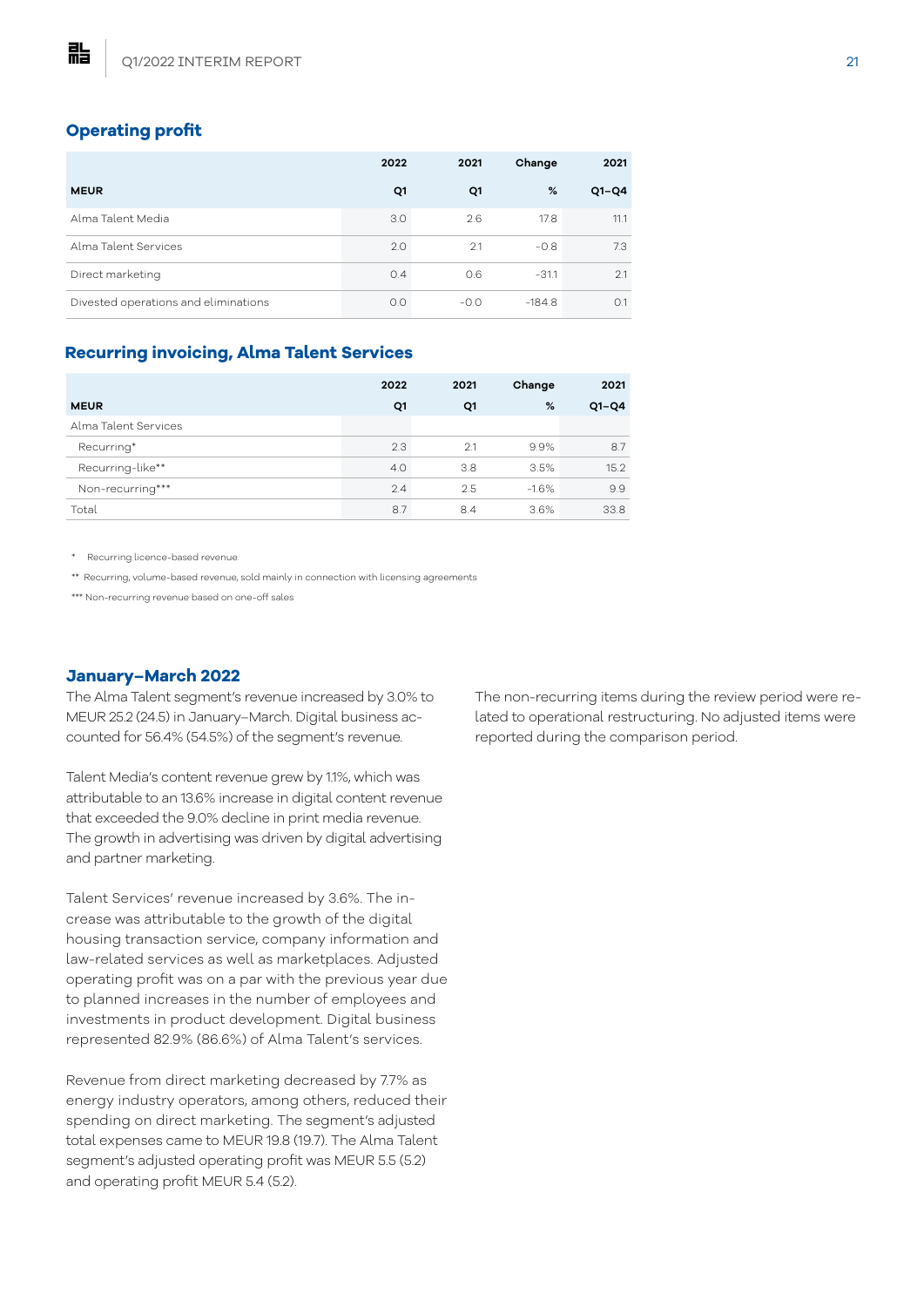The following table presents the assets and liabilities by segment, as well as the non-allocated asset and liability items:

## **Assets by segment**

| <b>MEUR</b>                           | 31 Mar 2022 | 31 Mar 2021 | 31 Dec 2021 |
|---------------------------------------|-------------|-------------|-------------|
| Alma Career                           | 88.6        | 82.8        | 86.9        |
| Alma Consumer                         | 223.2       | 48.4        | 224.1       |
| Alma Talent                           | 113.9       | 118.1       | 113.5       |
| Segments total                        | 425.7       | 249.2       | 424.5       |
| Non-allocated assets and eliminations | 86.5        | 95.2        | 93.9        |
| Total                                 | 512.1       | 344.4       | 518.4       |

## **Liabilities by segment**

| <b>MEUR</b>                                | 31 Mar 2022 | 31 Mar 2021 | 31 Dec 2021 |
|--------------------------------------------|-------------|-------------|-------------|
| Alma Career                                | 45.6        | 30.8        | 39.5        |
| Alma Consumer                              | 15.6        | 12.2        | 14.2        |
| Alma Talent                                | 42.7        | 43.3        | 38.4        |
| Segments total                             | 103.9       | 86.3        | 92.1        |
| Non-allocated liabilities and eliminations | 255.4       | 130.3       | 259.8       |
| Total                                      | 359.3       | 216.6       | 351.9       |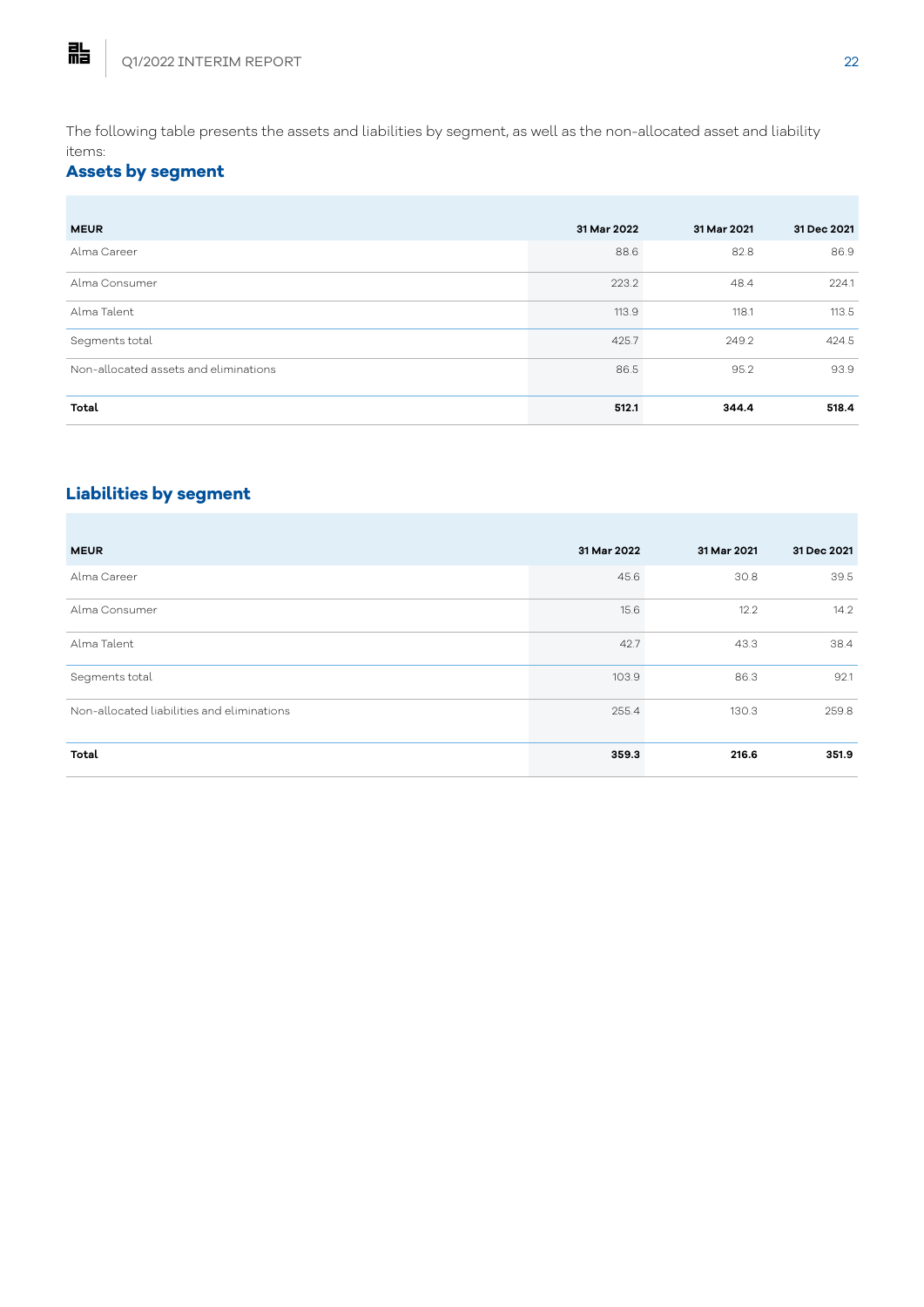#### **Annual General Meeting 2022**

Alma Media Corporation's Annual General Meeting (AGM), held on 29 March 2022 under special arrangements, confirmed the financial statements for 2021 and released the members of the Board of Directors and the President and CEO from liability.

Eero Broman, Heikki Herlin, Peter Immonen, Esa Lager, Alexander Lindholm, Petri Niemisvirta, Catharina Stackelberg-Hammarén and Kaisa Salakka were elected as Board members. In its constitutive meeting after the AGM, the Board of Directors elected Catharina Stackelberg-Hammarén as its Chair and Eero Broman as its Vice Chair.

#### Dividends

點

In accordance with the proposal of the Board of Directors, the AGM resolved that a dividend of EUR 0.35 per share be paid for the financial year 2021. The dividend was paid to shareholders who were registered in Alma Media Corporation's shareholder register maintained by Euroclear Finland Ltd on the record date, 31 March 2022. The dividend was paid on 7 April 2022.

#### Remuneration Report

The AGM confirmed the Remuneration Report for the Governing Bodies.

#### Remuneration of Board members

In accordance with the proposal of the Shareholders' Nomination Committee, the Annual General Meeting decided that the remuneration be kept unchanged, and that the following annual remuneration be paid to the members of the Board of Directors for the term of office ending at the close of the Annual General Meeting 2022: to the Chairman of the Board of Directors, EUR 62,500 per year; to the Vice Chairman, EUR 40,000 per year, and to members EUR 32,500 per year.

In addition, the Chair of the Board of Directors and the Chair of the Audit Committee will be paid a fee of EUR 1,500, the Chair of the Nomination and Compensation Committee a fee of EUR 1,000, the Deputy Chairs of the committees a fee of EUR 700 and members a fee of EUR 500 for those Board and Committee meetings that they attend. The travel expenses of Board members will be compensated in accordance with the company's travel policy.

In addition, the attendance fees for each meeting are doubled for (i) members living outside Finland in Europe or (ii) meetings held outside Finland in Europe; and tripled for (i) members resident outside Europe or (ii) meetings held outside Europe.

The members of the Board shall, as decided by the Annual General Meeting, acquire a number of Alma Media Corporation shares corresponding to approximately 40 per cent of the full amount of the annual remuneration for Board members, taking into account tax deduction at source, at the trading price on the regulated market arranged by the Helsinki Stock Exchange. Members of the Board are required to arrange the acquisition of the shares within two weeks of the release of the first quarter 2022 interim report or, if this is not possible due to insider trading regulations, as soon as possible thereafter. If it is not possible to acquire the shares by the end of 2022 for a reason such as pending insider transactions, the annual remuneration shall be paid in cash. Shares acquired in this way cannot be transferred until the recipient's membership on the Board has ended. The company is liable to pay any asset transfer taxes which may arise from the acquisition of shares.

#### Composition of the Board of Directors

The AGM confirmed the number of Board members as eight (8) as proposed by the Shareholders' Nomination Committee.

Peter Immonen, Esa Lager, Alexander Lindholm, Petri Niemisvirta and Catharina Stackelberg-Hammarén were re-elected as members of the Board of Directors for a new term of office, extending until the end of the subsequent Annual General Meeting. Eero Broman, Heikki Herlin and Kaisa Salakka were elected to the Board of Directors for the same term of office as new members.

#### Fee and election of auditor

In accordance with the recommendation of the Board of Directors' Audit Committee, it was decided that the auditor's fees be paid according to the invoice approved by the company. Authorised Public Accountants PricewaterhouseCoopers Oy were elected as Alma Media Corporation's auditor for the financial year 2022. PricewaterhouseCoopers Oy has confirmed that Niina Vilske, APA, will serve as the principal auditor.

#### Amendment to the Articles of Association

The AGM resolved to amend the definition of the company's line of business in Article 2 of the Articles of Association as follows:

"The company's line of business includes all business activities related to media, publishing, other communications, training, marketing, digital marketplaces, information technology and services, and the provision of payment, financing and insurance services as well as all other activities that are related to or support the aforementioned business activities. The company can carry out its operations either directly or through its subsidiaries and associated companies."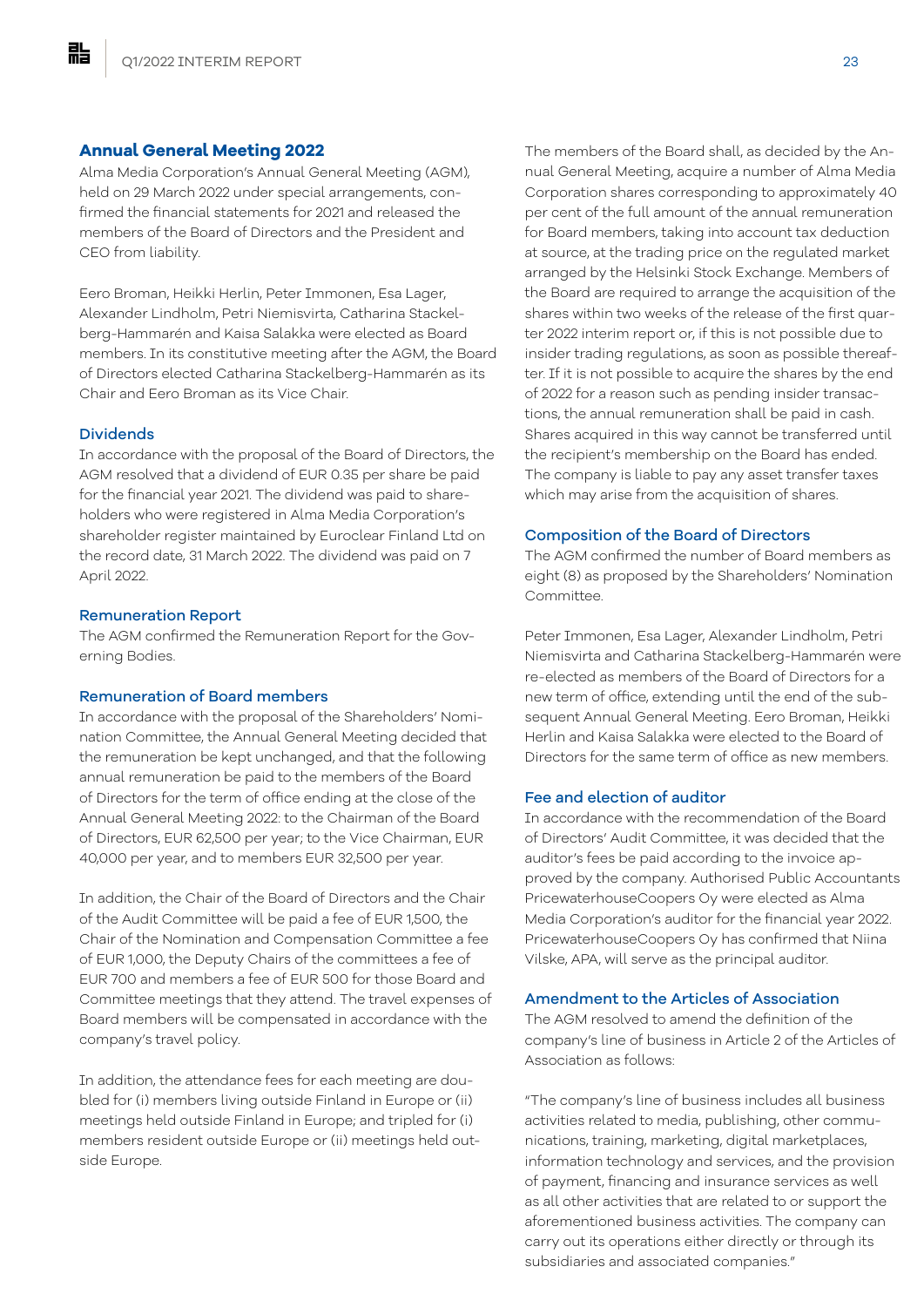### Authorisation of the Board of Directors to repurchase own shares

The AGM authorised the Board of Directors to decide on the repurchase of a maximum of 824,000 shares in one or more lots. The maximum authorised quantity represents approximately one (1) per cent of the company's entire share capital. The shares shall be acquired using the company's non-restricted shareholders' equity through trading on a regulated market arranged by Nasdaq Helsinki Ltd and in accordance with its rules and instructions, for which reason the acquisition is directed, in other words, the shares will be purchased otherwise than in proportion to the shareholders' current holdings. The price paid for the shares shall be based on the price of the company share on the regulated market so that the minimum price of purchased shares is the lowest market price of the share quoted on the regulated market during the term of validity of the authorisation and the maximum price, correspondingly, the highest market price quoted on the regulated market during the term of validity of the authorisation. Shares can be purchased for the purpose of improving the company's capital structure, financing or carrying out corporate acquisitions or other arrangements, implementing incentive schemes for the management or key employees or to be otherwise transferred or cancelled. The authorisation is valid until the following AGM, but not later than 30 June 2022.

#### Authorisation to the Board of Directors to decide on the transfer of own shares

The AGM authorised the Board of Directors to decide on a share issue by transferring shares in possession of the company. A maximum of 824,000 shares may be issued on the basis of this authorisation. The maximum authorised quantity represents approximately one (1) per cent of the company's entire share capital. The authorisation entitles the Board to decide on a directed share issue, which entails deviating from the pre-emption rights of shareholders. The Board can use the authorisation in one or more lots. The Board of Directors can use the authorisation to implement incentive programmes for the management or key employees of the company.

The authorisation is valid until the following AGM, but not later than 30 June 2022. This authorisation overrides the share issue authorisation granted at the Annual General Meeting of 24 March 2021.

#### Authorisation to the Board of Directors to decide on a share issue

The AGM authorised the Board of Directors to decide on a share issue. A maximum of 16,500,000 shares may be issued on the basis of this authorisation. The maximum number of shares that may be issued under the authorisation corresponds to approximately 20 per cent of the company's entire share capital. The share issue can be implemented by issuing new shares or by transferring treasury shares.

The Board can use the authorisation for developing the capital structure of the company, widening the ownership base, financing or executing acquisitions or other arrangements, or for other purposes decided on by the Board. The authorisation cannot, however, be used to implement incentive schemes for the management or key employees of the company.

The authorisation is valid until the following AGM, but not later than 30 June 2022. This authorisation overrides the corresponding share issue authorisation granted by the AGM of 24 March 2021, but not the share issue authorisation proposed above.

#### Charitable donations

The AGM authorised the Board to decide on donations amounting to no more than a total of EUR 50,000 to universities in 2022–2023, with the more detailed conditions of the donations to be decided by the Board of Directors.

#### Constitutive meeting of the Board of Directors

In its constitutive meeting held after the AGM, the Board of Directors elected Catharina Stackelberg-Hammarén as its Chair and Eero Broman as its Vice Chair.

The Board of Directors also appointed the members to its permanent committees. Eero Broman, Heikki Herlin, Petri Niemisvirta and Kaisa Salakka were elected as members of the Audit Committee, with Esa Lager as Chair. Alexander Lindholm and Catharina Stackelberg-Hammarén were elected as members of the Nomination and Compensation Committee, with Peter Immonen elected as Chair.

The Board of Directors has assessed that, with the exception of Eero Broman, Heikki Herlin, Peter Immonen, Esa Lager and Alexander Lindholm, the members of the Board are independent of the company and its significant shareholders. Heikki Herlin is the Chair of the Board of Mariatorp Oy, Peter Immonen is a member of the Board of Mariatorp Oy, Esa Lager is a member of the Board of Ilkka-Yhtymä Oyj, Alexander Lindholm is the CEO of Otava Group and, as of 2022, Eero Broman has been a member of the Board of Otava Ltd for over 10 consecutive years (a relationship with a significant shareholder pursuant to subsection j) of Recommendation 10 of the Corporate Governance Code).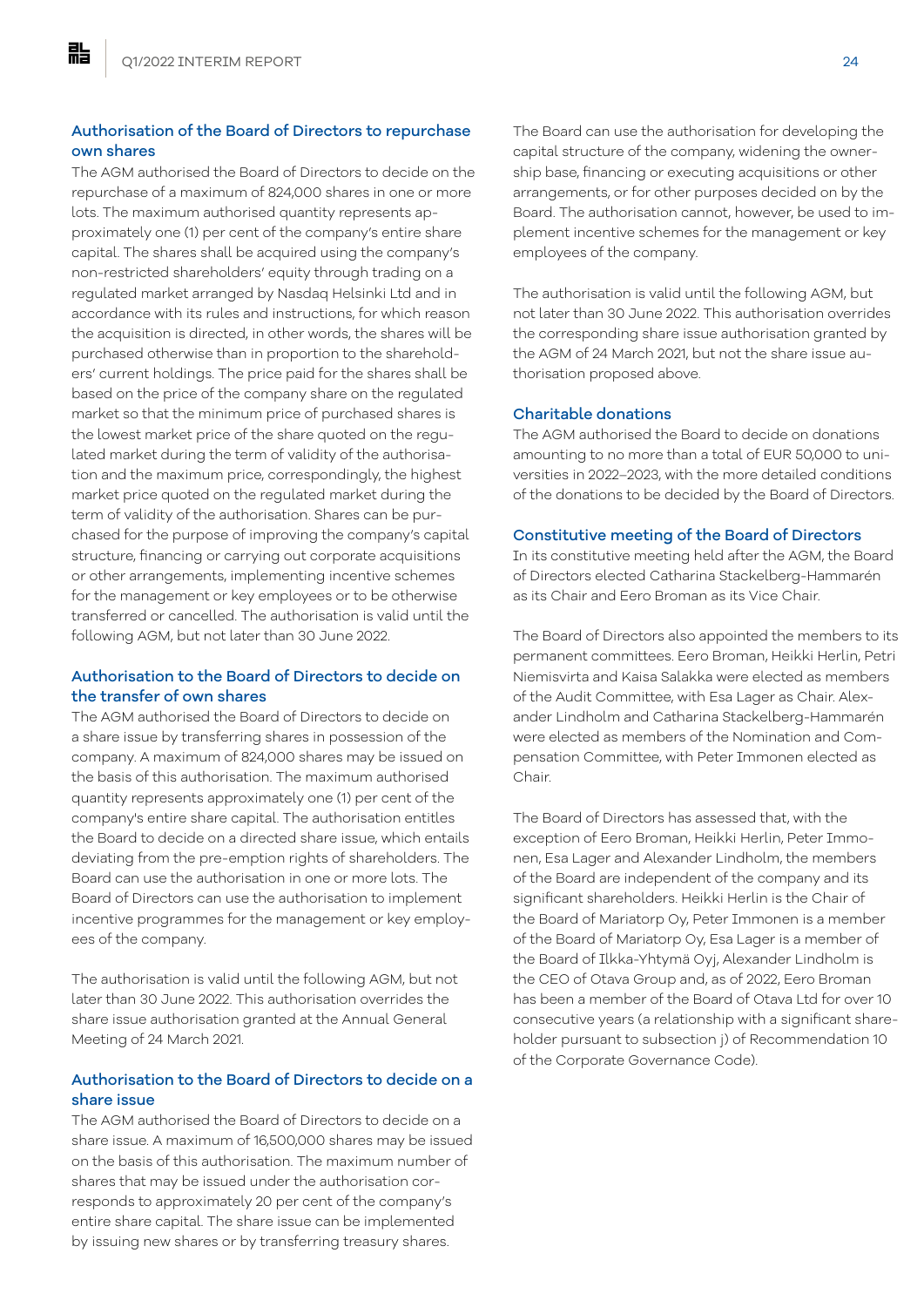#### **Share and stock markets**

點

In January–March, altogether 1,038,379 Alma Media shares were traded on the Nasdaq Helsinki stock exchange, representing 1.3% of the total number of shares. The closing price of the Alma Media share at the end of the last trading day of the review period, 31 March 2022, was EUR 9.71. The lowest quotation during the review period was EUR 8.52 and the highest EUR 11.80. Alma Media Corporation's market capitalisation at the end of the review period was MEUR 799.9. Alma Media Corporation holds a total of 87,983 of its own shares.

### **Share-based retention and incentive schemes LTI 2015 and LTI 2019**

Alma Media's long-term share-based incentive schemes for senior management and certain key employees consist of annually commencing individual plans, each subject to separate Board approval. The main elements of each individual plan are: an investment in Alma Media shares as a precondition for participation in the scheme, matching shares based on the said share investment, the possibility of earning performance-based matching shares, and transfer restrictions.

Alma Media Corporation's Board of Directors has decided on the commencement of a new period under the long-term share-based incentive scheme for senior management (MSP 2022). The Board of Directors further decided on the commencement of a new period under the performance-based share-based incentive scheme aimed at middle management and selected key employees (PSP 2022). The incentive schemes were established and originally announced in December 2018.

In accordance with the EU Shareholder Rights Directive (SHRD), Alma Media published its Remuneration Policy for 2022 and Remuneration Report for 2021 on 16 February 2022. The Remuneration Policy, which documents the principles of the remuneration of the Group's governing bodies and the key terms applicable to service contracts, is available on the company website at www. almamedia.fi/en/investors/governance/remuneration. The terms of the various share-based retention and incentive schemes (long-term retention and incentive schemes) are described in the Remuneration Policy.

#### **Flagging notices**

The company did not receive any flagging notices during the first quarter of 2022.

#### **Risks and risk management**

At Alma Media Group, the task of risk management is to detect, evaluate and monitor business opportunities, threats and risks, to ensure the achievement of objectives and business continuity.

The risk management process identifies and controls the risks, develops appropriate risk management methods, and regularly reports on risk issues to the risk management organisation and the Board of Directors. Risk management is part of Alma Media's internal control function and thereby part of good corporate governance.

The company's most significant strategic risks are related to cyber risks, data security and data privacy violations, rapid changes in the existing business models of marketplaces and changes in media consumption among consumers. Data security risks are managed in various ways; for example, by improving proactive automation to detect server attacks in a timely manner and by regularly training the employees on data security and data privacy.

An increasingly important source of competitive advantage, but also a strategic risk, in Alma Media's business is the ability to use customer data to improve the users' service experience and develop the product and service offering for advertisers. Alma Media manages customer data and behavioural data, taking regulatory requirements into consideration, by centralising customer data repositories and deploying analysis and activation technology. Potential restrictions concerning the use of third-party cookies could create uncertainty factors, at least temporarily, related to digital advertising sales.

The regulation of the media sector and the related market practices is becoming stricter.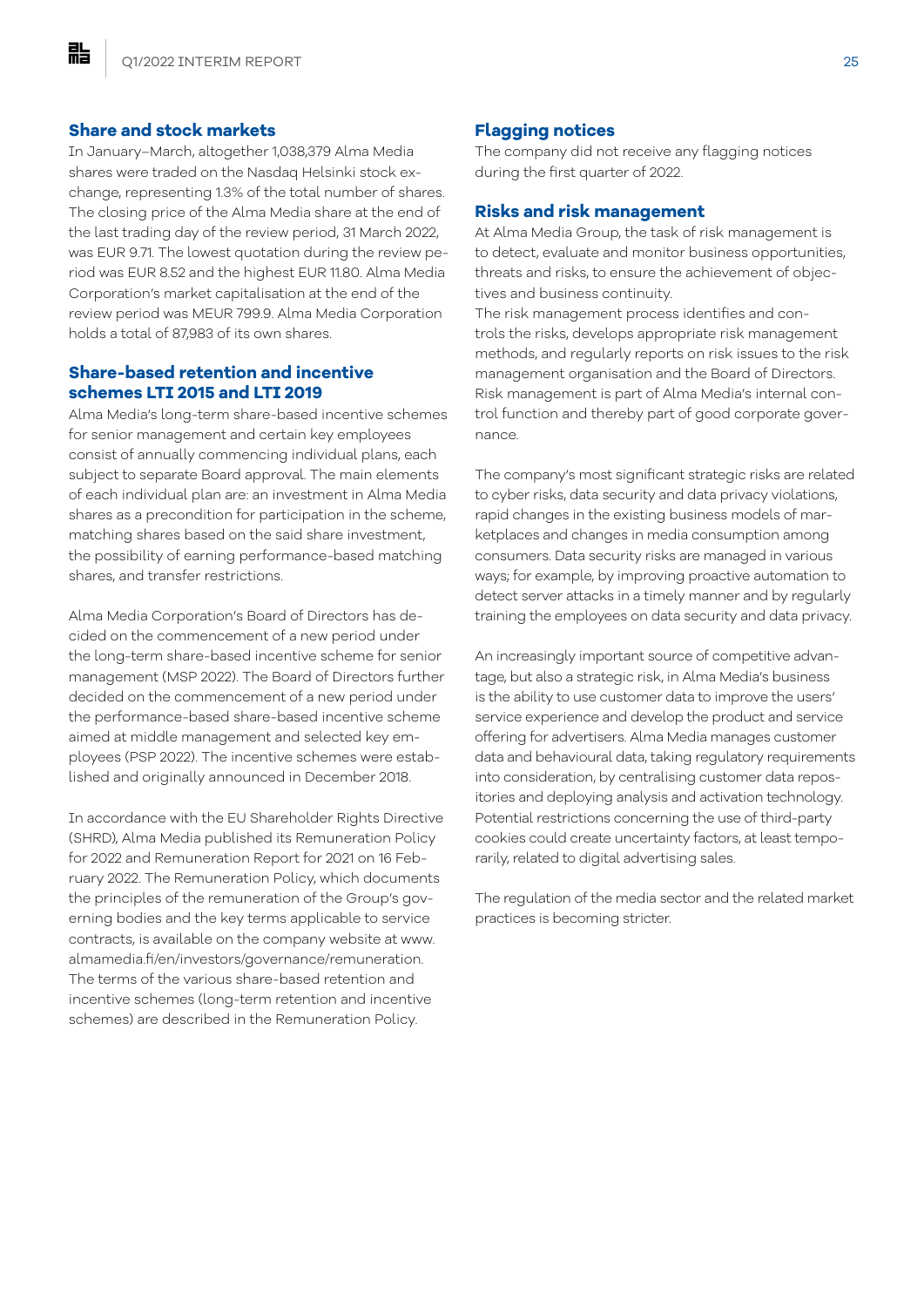The changes in the operating environment and the rapid technological development require continuous investments in employee competence and development. Ensuring adequate and highly competent technology-related human resources for the years to come is a significant strategic risk. A further risk to Alma Media's business is the potential decline in digital audiences, as well as a potential permanent decrease in digital advertising sales and listing advertising.

The continuation of the widespread pandemic may have a significant impact on the demand for services on the one hand and, on the other hand, it can cause substantial production disruptions in business processes due to significant risks related to employee health. In addition to the COVID-19 pandemic, the escalation of geopolitical risks in Alma Media's operating countries may have a significant impact on service demand.

The most significant operational risks are disturbances of information technology and communications as well as interruptions in daily news production.

The non-financial risk management process also covers responsibility risks whose significance is assessed both in financial terms and in terms of the potential damage caused to the Group's reputation if the risk were to materialise. The Group communicates its sustainability risks and challenges related to the development of corporate sustainability transparently in its stakeholder communications.

#### **Events after the review period**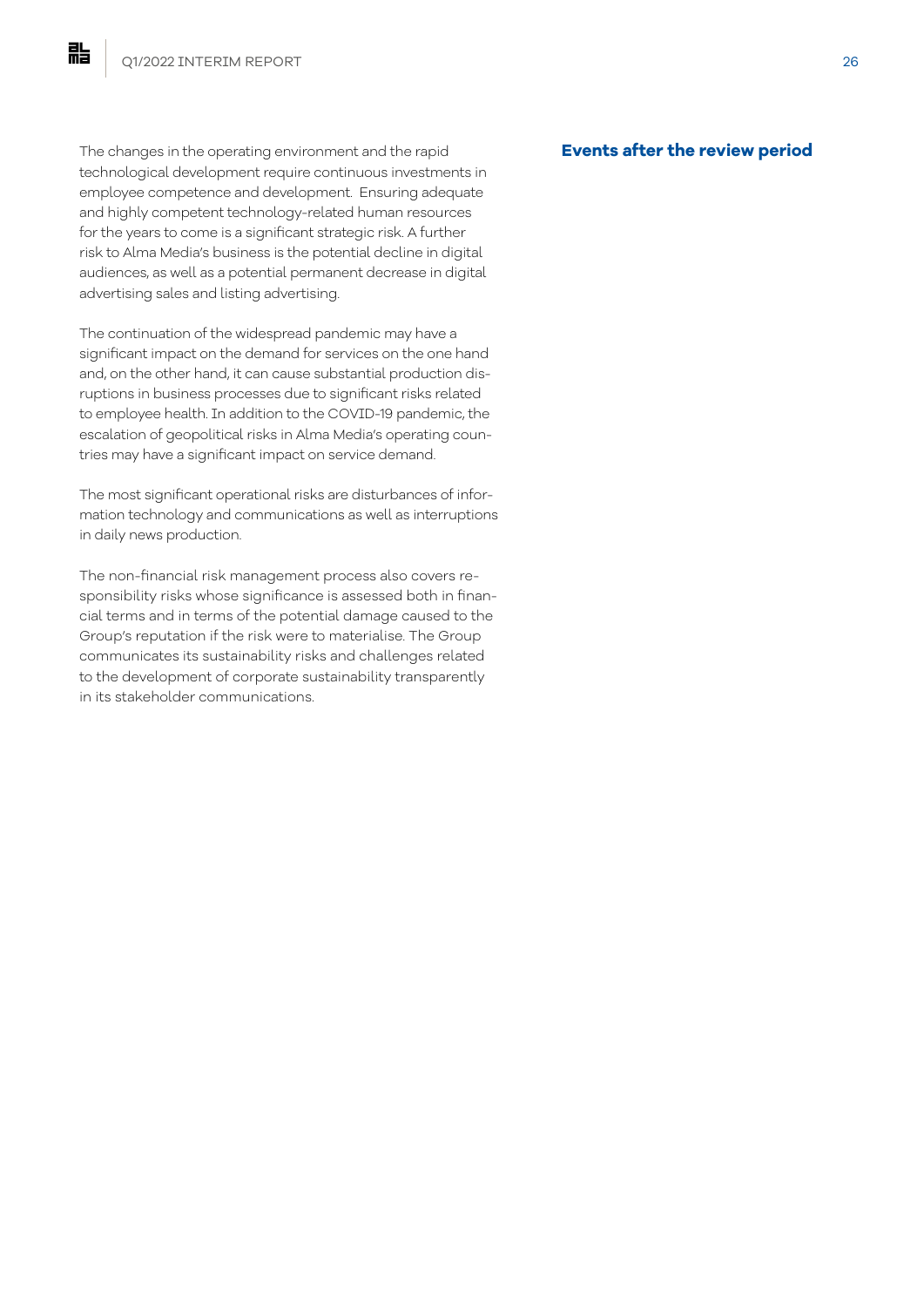## **Summary of Interim Report and notes**

## **Comprehensive income statement**

|                                                                                                                    | 2022   | 2021 | Change   | 2021    |
|--------------------------------------------------------------------------------------------------------------------|--------|------|----------|---------|
| <b>MEUR</b>                                                                                                        | Q1     | Q1   | %        | $Q1-Q4$ |
| <b>REVENUE</b>                                                                                                     | 76.2   | 58.1 | 31.3     | 275.4   |
| Other operating income                                                                                             | 0.3    | 1.1  | $-73.0$  | 1.4     |
| Materials and services                                                                                             | 9.1    | 7.9  | 15.2     | 35.5    |
| Expenses arising from employee benefits                                                                            | 30.2   | 25.1 | 20.4     | 109.2   |
| Depreciation and impairment                                                                                        | 4.3    | 3.5  | 23.8     | 16.7    |
| Other operating expenses                                                                                           | 13.1   | 11.8 | 10.4     | 58.6    |
| <b>OPERATING PROFIT</b>                                                                                            | 19.8   | 10.8 | 83.2     | 56.8    |
| Finance income                                                                                                     | 2.0    | 0.2  | 988.5    | 0.9     |
| Finance expenses                                                                                                   | 1.6    | 0.7  | 144.2    | 2.3     |
| Share of profit of associated companies                                                                            | $-0.2$ | 0.0  | $-100.0$ | 1.0     |
| PROFIT BEFORE TAX                                                                                                  | 20.1   | 10.4 | 95.6     | 56.3    |
| Income tax                                                                                                         | 4.0    | 2.2  | 81.4     | 12.1    |
| PROFIT FOR THE PERIOD                                                                                              | 16.0   | 8.1  | 99.4     | 44.3    |
| <b>OTHER COMPREHENSIVE INCOME:</b>                                                                                 |        |      |          |         |
| Items that are not later transferred to be recognised<br>through profit or loss                                    |        |      |          |         |
| Items arising due to the redefinition of net defined bene-<br>fit liability (or asset item)                        |        |      |          | $-0.2$  |
| Items that may later be transferred to be recognised<br>through profit or loss                                     |        |      |          |         |
| Translation differences                                                                                            | 1.2    | 0.6  |          | 0.3     |
| Other comprehensive income for the period, net of tax                                                              | 1.2    | 0.6  |          | O.1     |
| <b>TOTAL COMPREHENSIVE INCOME FOR THE PERIOD</b>                                                                   | 17.2   | 8.7  |          | 44.3    |
|                                                                                                                    |        |      |          |         |
| Profit for the period attributable to:                                                                             |        |      |          |         |
| - Owners of the parent                                                                                             | 16.0   | 7.6  |          | 43.6    |
| - Non-controlling interest                                                                                         | 0.0    | 0.5  |          | 0.7     |
| Total comprehensive income for the period attributable<br>to:                                                      |        |      |          |         |
| - Owners of the parent                                                                                             | 17.2   | 8.2  |          | 43.7    |
| - Non-controlling interest                                                                                         | 0.0    | 0.5  |          | 0.7     |
|                                                                                                                    |        |      |          |         |
| Earnings per share calculated from the profit for the pe-<br>riod attributable to the parent company shareholders: |        |      |          |         |
| – Earnings per share, basic                                                                                        | 0.19   | 0.09 |          | 0.53    |
| – Earnings per share, diluted                                                                                      | 0.19   | 0.09 |          | 0.52    |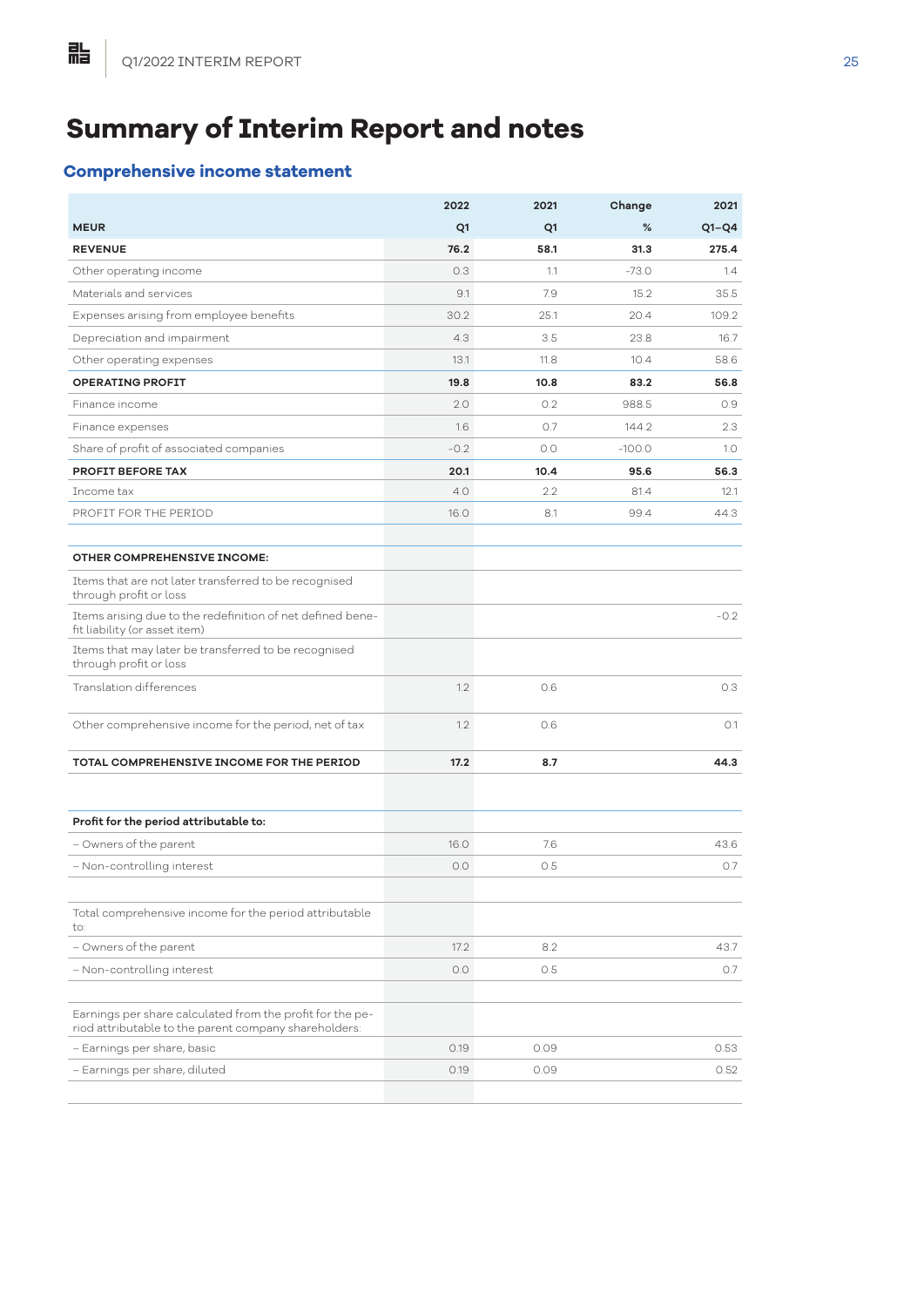## **Balance sheet**

點

| <b>MEUR</b>                                 | 31 Mar 2022 | 31 Mar 2021 | 31 Dec 2021 |
|---------------------------------------------|-------------|-------------|-------------|
| <b>ASSETS</b>                               |             |             |             |
| <b>NON-CURRENT ASSETS</b>                   |             |             |             |
| Goodwill                                    | 295.1       | 153.6       | 294.5       |
| Intangible assets                           | 88.7        | 57.9        | 90.6        |
| Tangible assets                             | 2.4         | 2.2         | 2.3         |
| Right-of-use assets                         | 30.8        | 36.2        | 32.9        |
| Investments in associated companies         | 3.4         | 6.4         | 7.7         |
| Other non-current financial assets          | 3.6         | 4.0         | 3.6         |
| Deferred tax assets                         | 0.8         | 0.3         | 0.7         |
| <b>TOTAL NON-CURRENT ASSETS</b>             | 424.8       | 260.6       | 432.3       |
|                                             |             |             |             |
| <b>CURRENT ASSETS</b>                       |             |             |             |
| Inventories                                 | 0.8         | O.7         | 0.7         |
| Current tax assets                          | 0.5         | 1.2         | 1.8         |
| Trade receivables and other receivables     | 34.8        | 29.7        | 31.5        |
| Financial assets, short-term                | 2.3         | 0.0         | 0.2         |
| Cash and cash equivalents                   | 45.0        | 52.3        | 51.9        |
| <b>TOTAL CURRENT ASSETS</b>                 | 83.4        | 83.8        | 86.1        |
|                                             |             |             |             |
| Assets classified as held for sale          | 4.0         |             |             |
| <b>TOTAL ASSETS</b>                         | 512.3       | 344.4       | 518.4       |
|                                             |             |             |             |
| <b>EQUITY AND LIABILITIES</b>               |             |             |             |
| Share capital                               | 45.3        | 45.3        | 45.3        |
| Share premium reserve                       | 7.7         | 7.7         | 7.7         |
| Translation differences                     | 1.5         | 0.6         | 0.3         |
| Invested non-restricted equity fund         | 19.1        | 19.1        | 19.1        |
| Retained earnings                           | 76.5        | 51.5        | 91.2        |
| Equity attributable to owners of the parent | 150.1       | 124.2       | 163.6       |
| Non-controlling interest                    | 3.0         | 3.7         | 2.9         |
| TOTAL EQUITY                                | 153.1       | 127.9       | 166.5       |
|                                             |             |             |             |
| <b>LIABILITIES</b>                          |             |             |             |
| <b>NON-CURRENT LIABILITIES</b>              |             |             |             |
| Non-current financial liabilities           | 170.0       | 50.0        | 200.0       |
| Non-current lease liabilities               | 24.7        | 29.7        | 26.8        |
| Deferred tax liabilities                    | 19.0        | 12.1        | 18.9        |
| Pension liabilities                         | 0.8         | 0.7         | 0.8         |
| Other financial liabilities                 | 16.3        | 17.2        | 16.3        |
| TOTAL NON-CURRENT LIABILITIES               | 230.8       | 109.8       | 262.8       |
|                                             |             |             |             |
| <b>CURRENT LIABILITIES</b>                  |             |             |             |
| Current financial liabilities               | 1.1         | 7.8         | 0.8         |
| Current lease liabilities                   | 6.9         | 7.0         | 7.0         |
| Advances received                           | 49.1        | 28.8        | 39.2        |
| Income tax liability                        | 3.3         | 0.7         | 5.3         |
| Trade payables and other payables           | 68.1        | 62.5        | 36.8        |
| <b>TOTAL CURRENT LIABILITIES</b>            | 128.4       | 106.8       | 89.1        |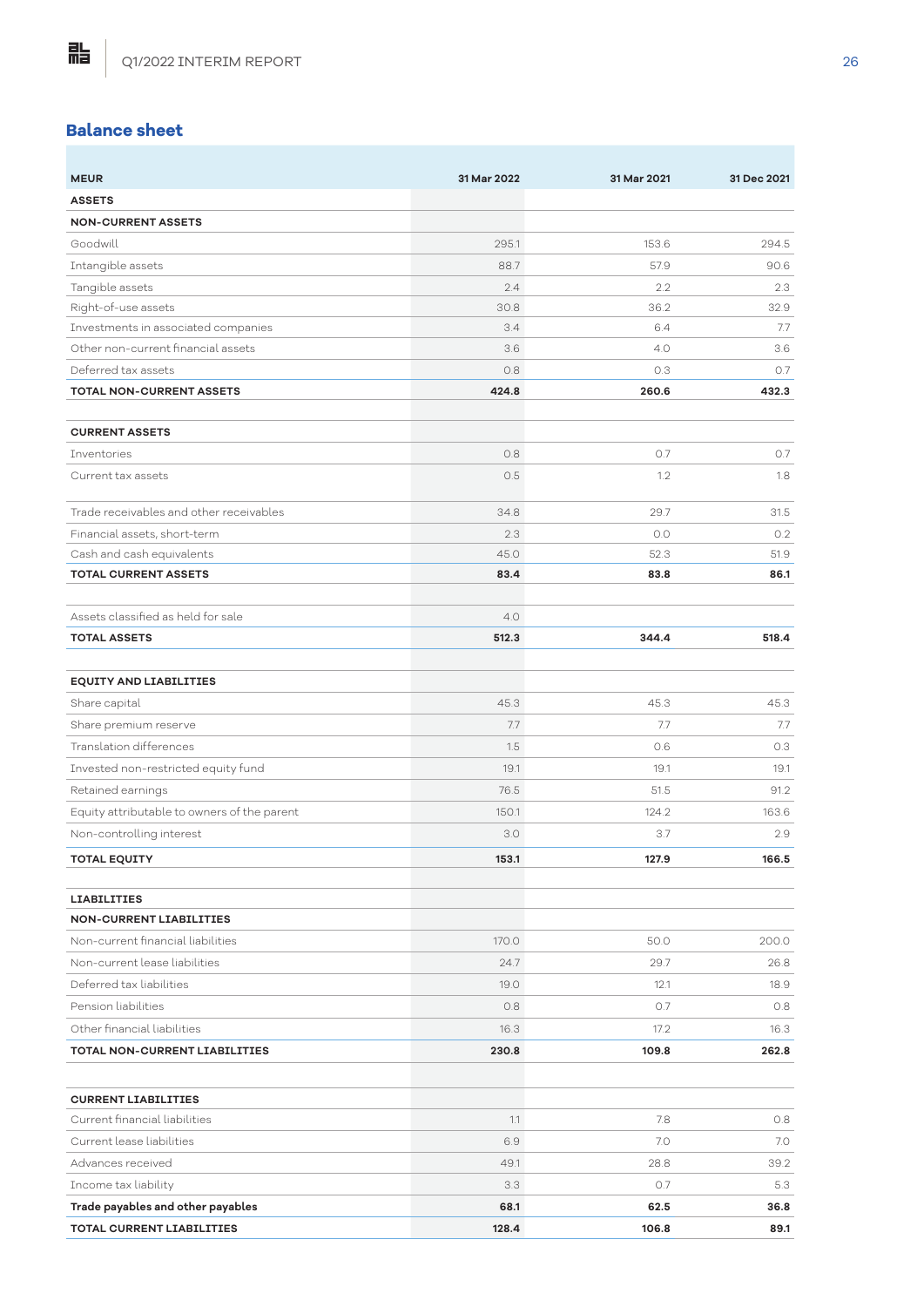## **CONSOLIDATED STATEMENT OF CHANGE IN EQUITY**

## **Equity attributable to owners of the parent**

|                                                                 | Equity<br>attribut-<br>able to<br>owners<br>of the<br>parent |     |              |      |         |         |         |         |
|-----------------------------------------------------------------|--------------------------------------------------------------|-----|--------------|------|---------|---------|---------|---------|
| <b>MEUR</b>                                                     | A                                                            | B   | $\mathbf{C}$ | D    | E       | F       | G       | H       |
| Equity 1 Jan 2022                                               | 45.3                                                         | 7.7 | 0.3          | 19.1 | 91.2    | 163.6   | 2.9     | 166.5   |
| Profit for the period                                           |                                                              |     |              |      | 16.0    | 16.0    | 0.0     | 16.0    |
| Other comprehensive income                                      |                                                              |     |              |      |         | 0.0     |         | O.O     |
| Translation differences                                         |                                                              |     | 1.2          |      |         | 1.2     |         | 1.2     |
| Transactions with equity holders                                |                                                              |     |              |      |         |         |         |         |
| Dividends paid by parent                                        |                                                              |     |              |      | $-28.8$ | $-28.8$ |         | $-28.8$ |
| Acquisition of own shares                                       |                                                              |     |              |      | $-1.4$  | $-1.4$  |         | $-1.4$  |
| Incentive schemes implemented<br>and paid in the form of shares |                                                              |     |              |      | $-0.5$  | $-0.5$  |         | $-0.5$  |
| Equity 31 Mar 2022                                              | 45.3                                                         | 7.7 | 1.5          | 19.1 | 76.3    | 150.1   | 3.0     | 152.9   |
| Equity 1 Jan 2021                                               | 45.3                                                         | 7.7 | 0.0          | 19.1 | 111.4   | 183.6   | 21.0    | 204.6   |
| Profit for the period                                           |                                                              |     |              |      | 7.6     | 7.6     | 0.5     | 8.1     |
| Other comprehensive income                                      |                                                              |     |              |      |         | 0.0     |         | 0.0     |
| Translation differences                                         |                                                              |     | 0.6          |      |         | 0.6     |         | 0.6     |
| Transactions with equity holders                                |                                                              |     |              |      |         |         |         |         |
| Dividends paid by parent                                        |                                                              |     |              |      | $-24.7$ | $-24.7$ |         | $-24.7$ |
| Refund of unredeemed dividends                                  |                                                              |     |              |      | O.1     | O.1     |         | O.1     |
| Incentive schemes implemented<br>and paid in the form of shares |                                                              |     |              |      | 0.4     | 0.4     |         | 0.4     |
| Change in ownership in subsidiaries                             |                                                              |     |              |      | $-43.4$ | $-43.4$ | $-17.6$ | $-61.0$ |
| Equity 31 Mar 2021                                              | 45.3                                                         | 7.7 | 0.6          | 19.1 | 51.5    | 124.1   | 3.7     | 127.9   |

Column headings:

A = Share capital

B = Share premium reserve

C = Translation differences

D = Invested non-restricted equity fund

E = Retained earnings

- F = Equity attributable to owners of the parent, total
- G = Non-controlling interest

H = Equity total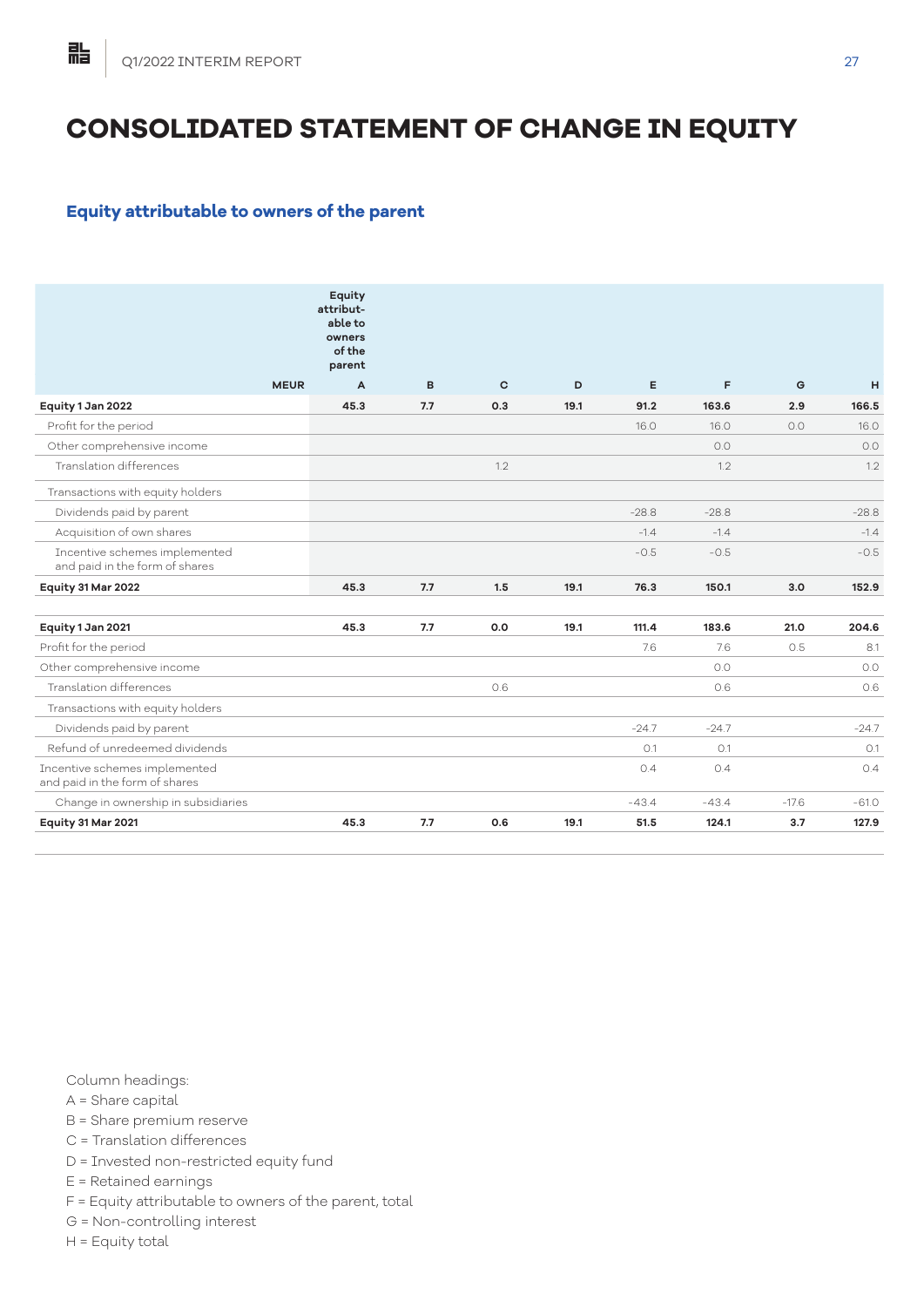## **Cash flow statement**

點

|                                                                                        | 2022    | 2021           | 2021     |
|----------------------------------------------------------------------------------------|---------|----------------|----------|
| <b>MEUR</b>                                                                            | Q1      | Q <sub>1</sub> | $Q1-Q4$  |
| <b>OPERATING ACTIVITIES</b>                                                            |         |                |          |
| Profit for the period                                                                  | 16.0    | 8.1            | 44.3     |
| Adjustments                                                                            | 8.2     | 6.9            | 37.1     |
| Change in working capital                                                              | 8.4     | 5.2            | 7.3      |
| Dividends received                                                                     | O.1     | 0.1            | 0.4      |
| Interest received                                                                      | 0.0     | 0.0            | O.1      |
| Interest paid and other finance expenses                                               | $-0.5$  | $-0.3$         | $-2.2$   |
| Taxes paid                                                                             | $-5.0$  | $-4.6$         | $-11.3$  |
| Net cash flow from operating activities                                                | 27.3    | 15.4           | 75.6     |
|                                                                                        |         |                |          |
| <b>INVESTING ACTIVITIES</b>                                                            |         |                |          |
| Acquisitions of tangible assets                                                        | $-0.6$  | $-0.2$         | $-1.5$   |
| Acquisitions of intangible assets                                                      | $-0.7$  | $-0.4$         | $-2.3$   |
| Proceeds from sale of tangible and intangible assets                                   |         | 0.4            | 0.4      |
| Other investments                                                                      |         |                | $-0.5$   |
| Proceeds from sale of available-for-sale financial assets                              |         |                | 1.0      |
| Repayment of loan receivables                                                          |         |                |          |
| Business acquisitions less cash and cash equivalents at the time of acqui-<br>sition   |         | $-63.4$        | $-236.7$ |
| Proceeds from sale of businesses less cash and cash equivalents at the<br>time of sale | 0.6     |                | 2.2      |
| Acquisition of associated companies                                                    |         |                | $-0.4$   |
| Net cash flows from/(used in) investing activities                                     | $-0.7$  | $-63.6$        | $-237.9$ |
|                                                                                        |         |                |          |
| Cash flow before financing activities                                                  | 26.6    | $-48.3$        | $-162.3$ |
|                                                                                        |         |                |          |
| CASH FLOWS FROM/(USED IN) FINANCING ACTIVITIES                                         |         |                |          |
| Acquisition of own shares                                                              | $-1.4$  |                | $-1.1$   |
| Loans taken                                                                            |         | 54.7           | 425.0    |
| Repayment of loans                                                                     | $-30.0$ |                | $-225.0$ |
| Payments of finance lease liabilities                                                  | $-2.1$  | $-2.2$         | $-7.5$   |
| Dividends paid                                                                         |         |                | $-24.9$  |
| Net cash flows from/(used in) financing activities                                     | $-33.6$ | 52.5           | 166.4    |
|                                                                                        |         |                |          |
| Change in cash and cash equivalent funds<br>(increase +/decrease -)                    | $-7.0$  | 4.3            | 4.1      |
| Cash and cash equivalents at beginning of period                                       | 51.9    | 48.0           | 48.0     |
| Effect of change in foreign exchange rates                                             | 0.0     | 0.0            | $-0.2$   |
| Cash and cash equivalents at end of period                                             | 45.0    | 52.3           | 51.9     |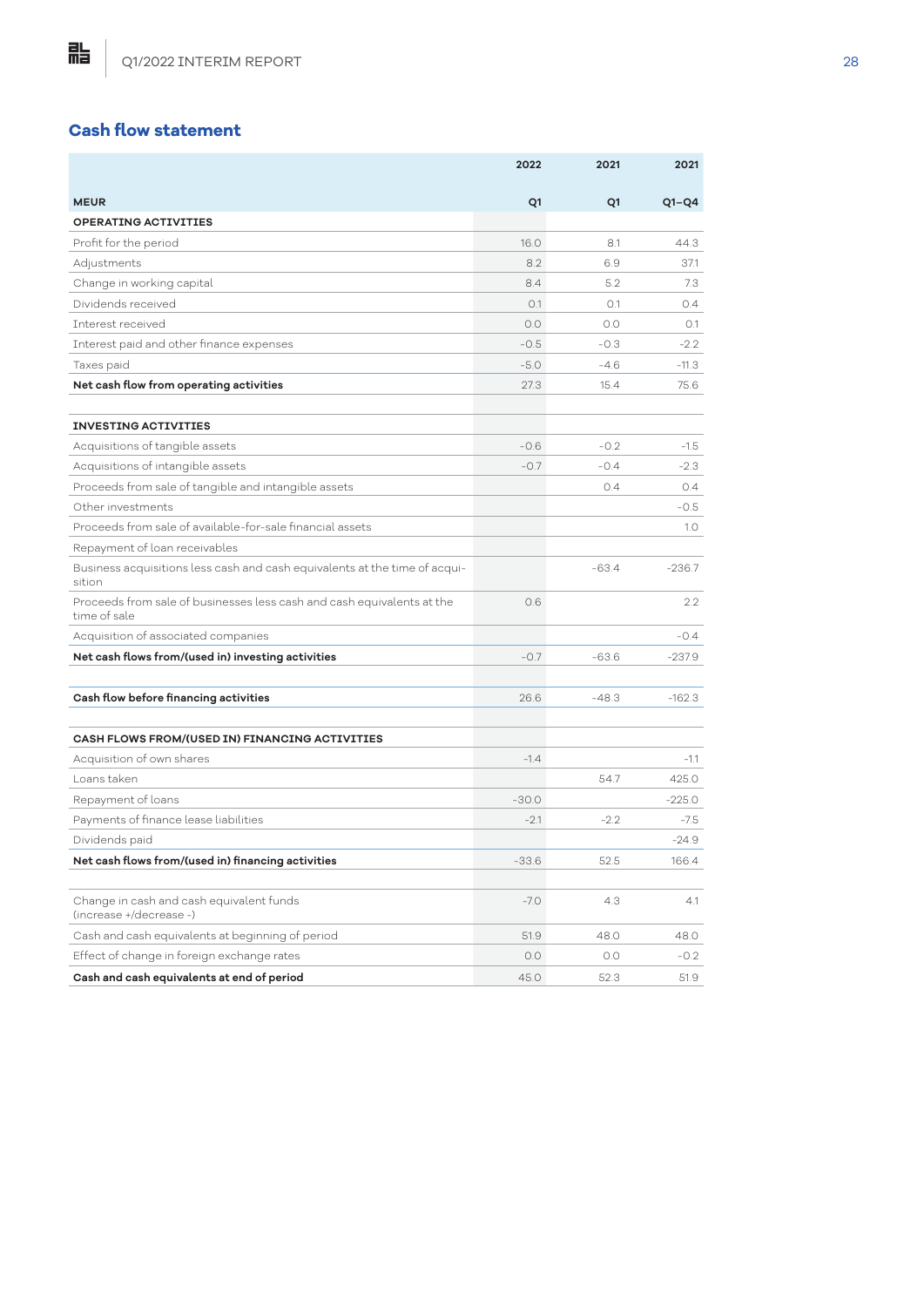### **Associated companies**

點

#### Share of result of associated companies

|                            | 2022   | 2021           | 2021    |
|----------------------------|--------|----------------|---------|
| <b>MEUR</b>                | Q1     | Q <sub>1</sub> | $Q1-Q4$ |
| Alma Career                | $-0.2$ | O.O            | 1.0     |
| Other associated companies | 0.0    | O.O            | 0.0     |
| Total                      | $-0.2$ | 0.0            | 1.0     |

#### **Contingent considerations**

Contingent considerations arising from business acquisitions are classified as financial liabilities recognised at fair value through profit or loss. The contingent consideration liabilities arose from acquisitions of business operations and are based on the acquired businesses' result in 2022–2025. Depending on individual agreements, the actual total amount of the contingent consideration liabilities may range from MEUR 0 to MEUR 26. Based on the best available information, MEUR 16.8 in liabilities has been recognised on 31 March 2022. The consideration agreements include one consideration liability with an unlimited maximum amount based on the EBITDA of the acquired business in the financial year 2022, multiplied by a factor

## **Contingent consideration liability**

| Fair value of the contingent consideration<br>liability at the end of the period | 16.8 |
|----------------------------------------------------------------------------------|------|
| Initial recognition of the liability                                             | 16.8 |
| <b>MEUR</b>                                                                      |      |

## **Contingent consideration assets**

| <b>MEUR</b>                                                                   |        |
|-------------------------------------------------------------------------------|--------|
| Initial recognition of the assets                                             | 2.0    |
| Change in fair value during previous financial<br>periods                     | $-1.0$ |
| Considerations, settled in cash                                               | $-0.6$ |
| Fair value of the contingent consideration<br>assets at the end of the period | 0.4    |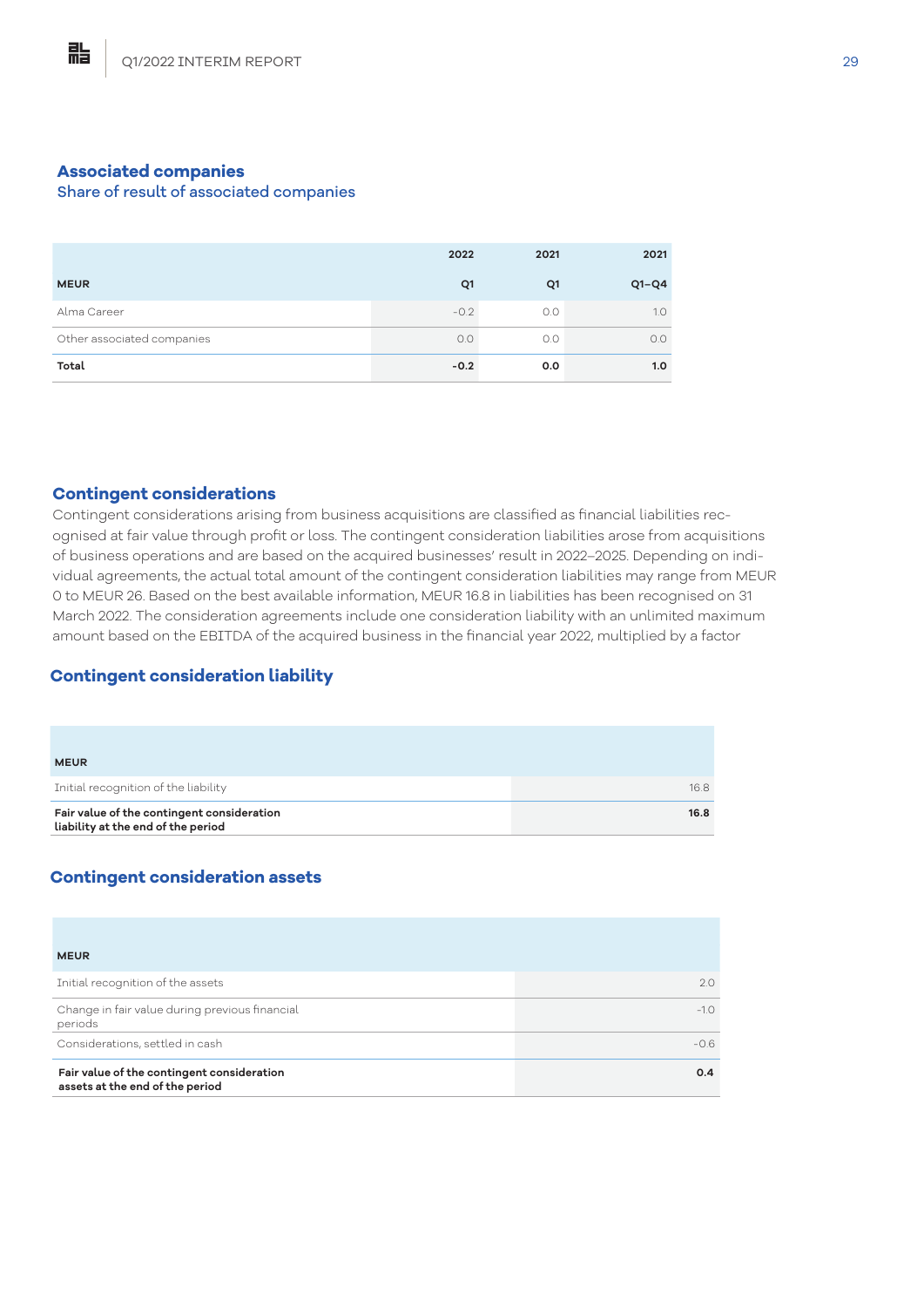## **Employees**

點

|                            | 2022  | 2021  | 2021    |
|----------------------------|-------|-------|---------|
|                            | Q1    | Q1    | $Q1-Q4$ |
| Employees, Finland         | 957   | 848   | 926     |
| Employees, other countries | 681   | 595   | 623     |
| Employees, total           | 1,638 | 1,443 | 1,549   |

## **Commitments and contingencies**

Commitments and contingencies

| <b>MEUR</b>                                       | 31 Mar 2022 | 31 Mar 2021 | 31 Dec 2021 |
|---------------------------------------------------|-------------|-------------|-------------|
| Collateral for others                             |             |             |             |
|                                                   |             |             |             |
| Guarantees                                        |             | O.O         |             |
| Other commitments and contingencies               |             | O.1         |             |
| Minimum lease payments on other lease agreements: |             |             |             |
| Within one year                                   | 0.4         | 0.4         | 0.4         |
| Within 1-5 years                                  | 0.8         | O.5         | 0.5         |
| Total                                             | 1.1         | 0.9         | 0.9         |

#### Derivative contracts

| <b>MEUR</b>                                                  | 31 Mar 2022 | 31 Mar 2021 | 31 Dec 2021 |
|--------------------------------------------------------------|-------------|-------------|-------------|
| Commodity derivative contracts, electricity deriva-<br>tives |             |             |             |
| Fair value*                                                  |             | 0.0         |             |
| Nominal value                                                |             | O.1         |             |
| Interest rate derivatives                                    |             |             |             |
| Fair value*                                                  | 2.3         |             | 0.2         |
| Nominal value                                                | 50.0        |             | 50.0        |
| Foreign currency derivatives                                 |             |             |             |
| Fair value*                                                  | $-0.6$      | O.O         | $-0.3$      |
| Nominal value                                                | 15.1        | 9.0         | 11.9        |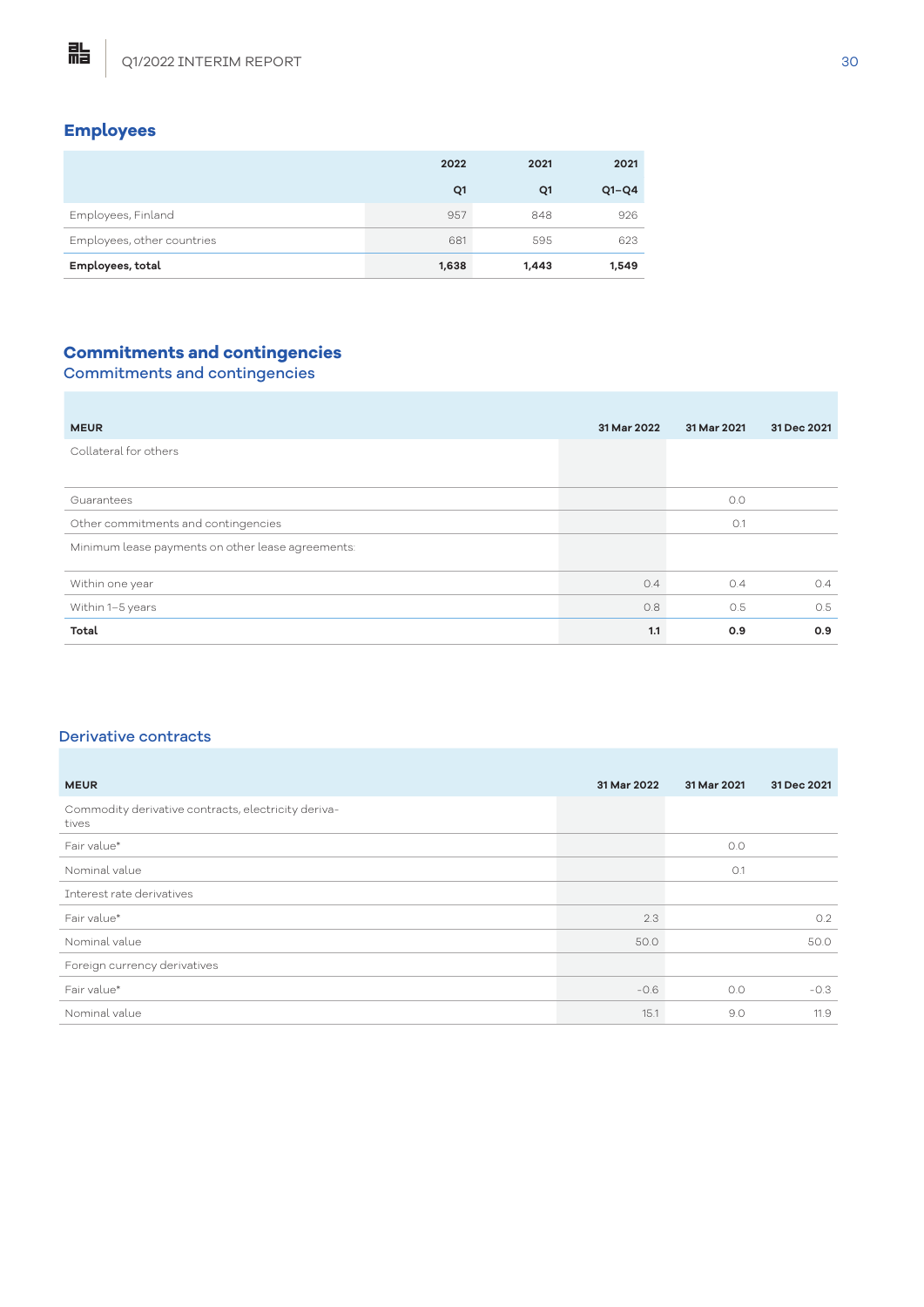#### **Related party transactions**

貼

Alma Media Group's related parties are the major shareholders of the parent company, associated companies and companies owned by them. Related parties also include the Group's senior management and their related parties (members of the Board of Directors, President and CEO and Managing Directors, and the Group Executive Team). The following table summarises the business operations undertaken between Alma Media and its related parties,

|                                                                                      | 2022           | 2021           | 2021    |
|--------------------------------------------------------------------------------------|----------------|----------------|---------|
| <b>MEUR</b>                                                                          | Q <sub>1</sub> | Q <sub>1</sub> | $Q1-Q4$ |
| Sales of goods and services                                                          | O.1            | 0.0            | 0.2     |
| Associated companies                                                                 | 0.0            | 0.0            | 0.0     |
| Principal shareholders                                                               | 0.0            | 0.0            | O.1     |
| Corporations where management exercises influ-<br>ence                               | O.1            | 0.0            | 0.1     |
| Purchases of goods and services                                                      | 0.3            | O.1            | 0.6     |
| Associated companies                                                                 | 0.0            | 0.0            | 0.3     |
| Principal shareholders                                                               | O.1            | 0.0            | O.1     |
| Corporations where management exercises influ-<br>ence                               | O.1            | O.1            | O.1     |
| Trade receivables, loans and other receivables at the<br>end of the reporting period | 0.0            | 0.0            | 0.0     |
| Associated companies                                                                 | 0.0            | 0.0            | 0.0     |
| Principal shareholders                                                               | 0.0            | 0.0            | 0.0     |
| Corporations where management exercises influ-<br>ence                               | 0.0            |                | 0.0     |
| Trade payables at the reporting date                                                 | O.1            | 0.0            | 0.0     |
| Associated companies                                                                 | O.1            | 0.0            | 0.0     |
| Principal shareholders                                                               |                | 0.0            | 0.0     |
| Acquired businesses *                                                                |                |                |         |
| Principal shareholders                                                               |                |                | 171.2   |
| Divested business operations **                                                      |                |                |         |
| Principal shareholders                                                               |                |                | 1.0     |

\* The selling party of Nettix Oy is Otava Markkinapaikat Oy, a subsidiary of Otava Oy, which is Alma Media's largest shareholder. Otava Oy is Alma Media's largest shareholder, and the transaction has been classified as a transaction with a related party.

\*\* Alma Media Corporation sold its shareholding in KPK Yhtiöt Oyj (formerly Keski-Pohjanmaan Kirjapaino Oyj) to Ilkka-Yhtymä. The transaction concerned the 24,379 series A shares held by Alma Media Corporation, corresponding to 5.6 per cent of KPK Yhtiöt Oyj's share capital and 0.5 per cent of votes.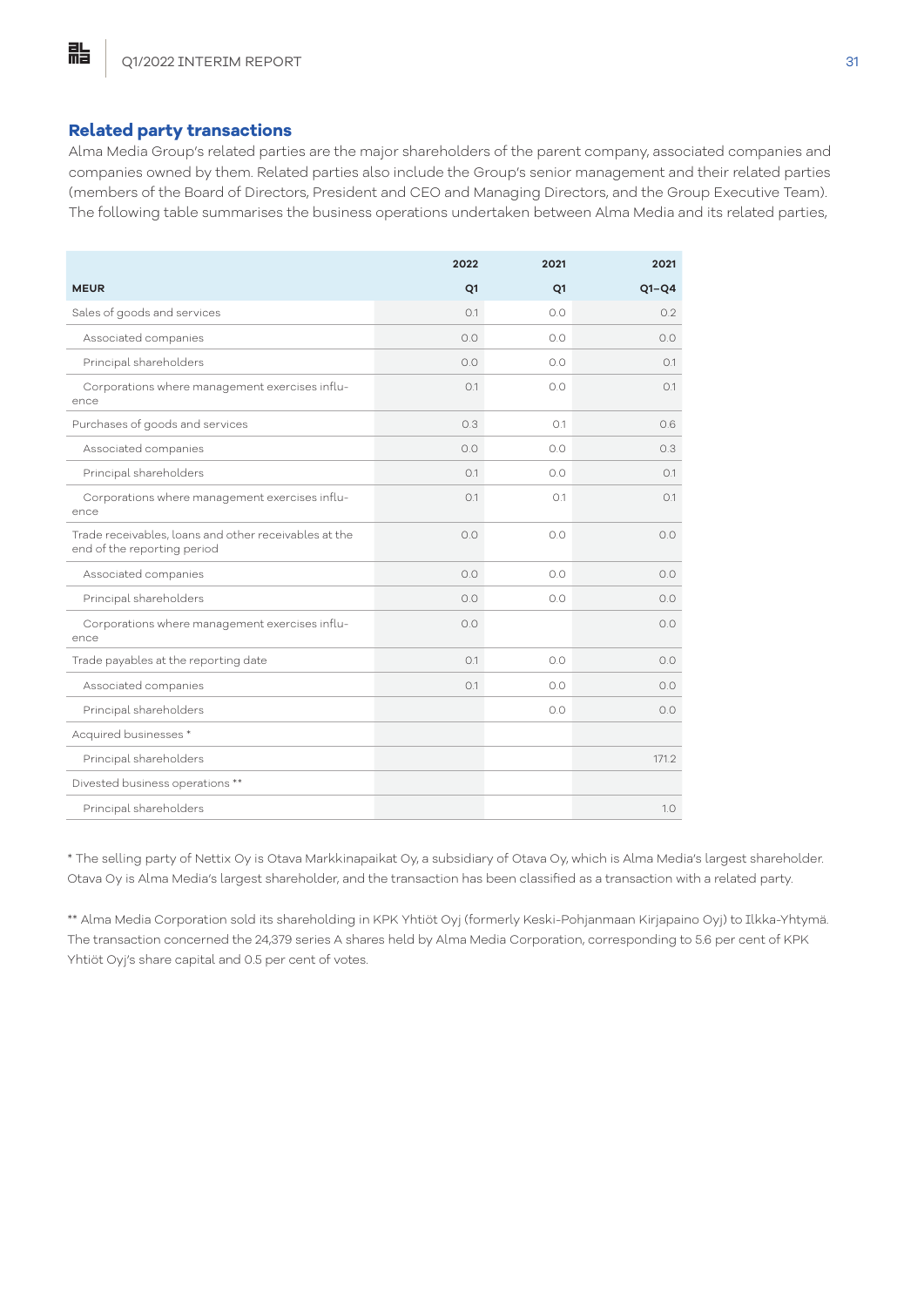Q1/2022 INTERIM REPORT 32

## **Quarterly information**

點

|                                         | 2022    | 2021   | 2021           | 2021           | 2021    | 2020    | 2020   | 2020           |
|-----------------------------------------|---------|--------|----------------|----------------|---------|---------|--------|----------------|
| <b>MEUR</b>                             | Q1      | Q4     | Q <sub>3</sub> | Q <sub>2</sub> | Q1      | Q4      | Q3     | Q <sub>2</sub> |
| <b>REVENUE</b>                          | 76.2    | 78.0   | 67.8           | 71.6           | 58.1    | 63.0    | 54.9   | 53.7           |
| Alma Career                             | 26.7    | 24.1   | 21.9           | 20.0           | 16.2    | 15.3    | 15.5   | 13.5           |
| Alma Consumer                           | 24.8    | 26.9   | 23.6           | 26.6           | 17.5    | 19.3    | 16.9   | 15.7           |
| Alma Talent                             | 25.2    | 27.5   | 22.4           | 25.2           | 24.5    | 27.5    | 21.8   | 23.5           |
| Eliminations and non-allocated          | $-0.4$  | $-0.5$ | $-0.1$         | $-0.2$         | $-0.1$  | 0.9     | 0.7    | 1.0            |
| <b>ADJUSTED TOTAL EXPENSES</b>          | 56.7    | 62.6   | 50.0           | 55.0           | 47.9    | 51.4    | 40.9   | 43.0           |
| Alma Career                             | 14.5    | 16.0   | 13.0           | 12.2           | 11.2    | 11.8    | 10.1   | 8.9            |
| Alma Consumer                           | 19.7    | 20.2   | 17.0           | 19.3           | 14.5    | 14.5    | 12.3   | 12.9           |
| Alma Talent                             | 19.8    | 22.3   | 17.4           | 20.2           | 19.7    | 21.1    | 16.6   | 19.6           |
| Eliminations and non-allocated          | 2.7     | 4.0    | 2.6            | 3.4            | 2.6     | 4.0     | 1.9    | 1.5            |
| <b>ADJUSTED EBITDA</b>                  | 24.0    | 20.2   | 22.2           | 20.8           | 14.6    | 15.7    | 18.1   | 14.9           |
| Alma Career                             | 13.0    | 8.9    | 9.7            | 8.4            | 5.8     | 4.4     | 6.4    | 5.6            |
| Alma Consumer                           | 6.3     | 8.0    | 7.9            | 8.8            | 3.9     | 5.3     | 5.2    | 3.3            |
| Alma Talent                             | 6.4     | 6.1    | 6.0            | 6.0            | 6.2     | 7.7     | 6.2    | 5.0            |
| Eliminations and non-allocated          | $-1.8$  | $-2.9$ | $-1.4$         | $-2.4$         | $-1.3$  | $-1.7$  | 0.4    | 1.0            |
| ADJUSTED OPERATING PROFIT/LOSS          | 19.6    | 15.5   | 17.8           | 16.6           | 11.1    | 12.2    | 14.3   | 10.9           |
| Alma Career                             | 12.3    | 8.2    | 9.0            | 7.7            | 5.1     | 3.7     | 5.5    | 4.8            |
| Alma Consumer                           | 5.0     | 6.7    | 6.5            | 7.3            | 3.4     | 4.9     | 4.6    | 2.8            |
| Alma Talent                             | 5.5     | 5.2    | 5.0            | 5.1            | 5.2     | 6.8     | 5.2    | 3.9            |
| Eliminations and non-allocated          | $-3.2$  | $-4.5$ | $-2.8$         | $-3.5$         | $-2.7$  | $-3.1$  | $-1.1$ | $-0.5$         |
| % OF REVENUE                            | 25.8    | 19.9   | 26.3           | 23.2           | 19.1    | 19.4    | 26.0   | 20.3           |
| Alma Career                             | 46.0    | 34.0   | 41.2           | 38.6           | 31.5    | 24.2    | 35.5   | 35.3           |
| Alma Consumer                           | 20.4    | 24.8   | 27.8           | 27.5           | 19.6    | 25.2    | 27.5   | 17.9           |
| Alma Talent                             | 21.7    | 18.9   | 22.5           | 20.2           | 21.3    | 24.6    | 24.0   | 16.5           |
| Non-allocated operations                | $0.0\,$ | $O.O$  | $0.0\,$        | $0.0\,$        | $0.0\,$ | $0.0\,$ | 0.0    | 0.0            |
| <b>ADJUSTED ITEMS</b>                   | 0.2     | 0.0    | $-0.4$         | $-3.6$         | $-0.3$  | $-0.4$  | $-0.0$ | $-2.9$         |
| Alma Career                             | 0.0     | O.O    | 0.0            | O.O            | 0.0     | O.1     | $-0.1$ | 0.0            |
| Alma Consumer                           | 0.2     | 0.0    | $-0.4$         | O.O            | 0.0     | $-0.4$  | 0.0    | 0.0            |
| Alma Talent                             | $-0.1$  | 0.0    | $-0.0$         | O.O            | O.O     | 0.0     | 0.0    | $-3.0$         |
| Non-allocated operations                | 0.0     | 0.0    | 0.0            | $-3.6$         | $-0.3$  | $O.O$   | 0.0    | O.1            |
| <b>OPERATING PROFIT/LOSS</b>            | 19.8    | 15.5   | 17.4           | 13.0           | 10.8    | 11.9    | 14.3   | 8.1            |
| Alma Career                             | 12.3    | 8.2    | 9.0            | 7.7            | 5.1     | 3.8     | 5.4    | 4.8            |
| Alma Consumer                           | 5.3     | 6.7    | 6.1            | 7.3            | 3.4     | 4.4     | 4.6    | 2.8            |
| Alma Talent                             | 5.4     | 5.2    | 5.0            | 5.1            | 5.2     | 6.8     | 5.2    | O.9            |
| Non-allocated operations                | $-3.2$  | $-4.5$ | $-2.8$         | $-7.1$         | $-2.9$  | $-3.1$  | $-1.1$ | $-0.4$         |
| Finance income                          | 2.0     | 0.2    | 0.0            | 0.3            | O.O     | $-0.4$  | 0.0    | 0.0            |
| Finance expenses                        | 1.6     | O.1    | 0.6            | 0.7            | 0.5     | 0.3     | 0.2    | 0.7            |
| Share of profit of associated companies | $-0.2$  | 0.3    | 0.7            | $-0.1$         | 0.0     | $-0.2$  | 0.2    | 0.2            |
| PROFIT BEFORE TAX                       | 20.1    | 16.0   | 17.4           | 12.6           | 10.4    | 11.0    | 14.5   | 7.6            |
| Income tax                              | $-4.0$  | $-4.1$ | $-2.8$         | $-2.9$         | $-2.2$  | $-2.5$  | $-1.9$ | $-2.3$         |
| PROFIT FOR THE PERIOD                   | 16.0    | 11.8   | 14.6           | 9.7            | 8.1     | 8.5     | 12.6   | 5.3            |